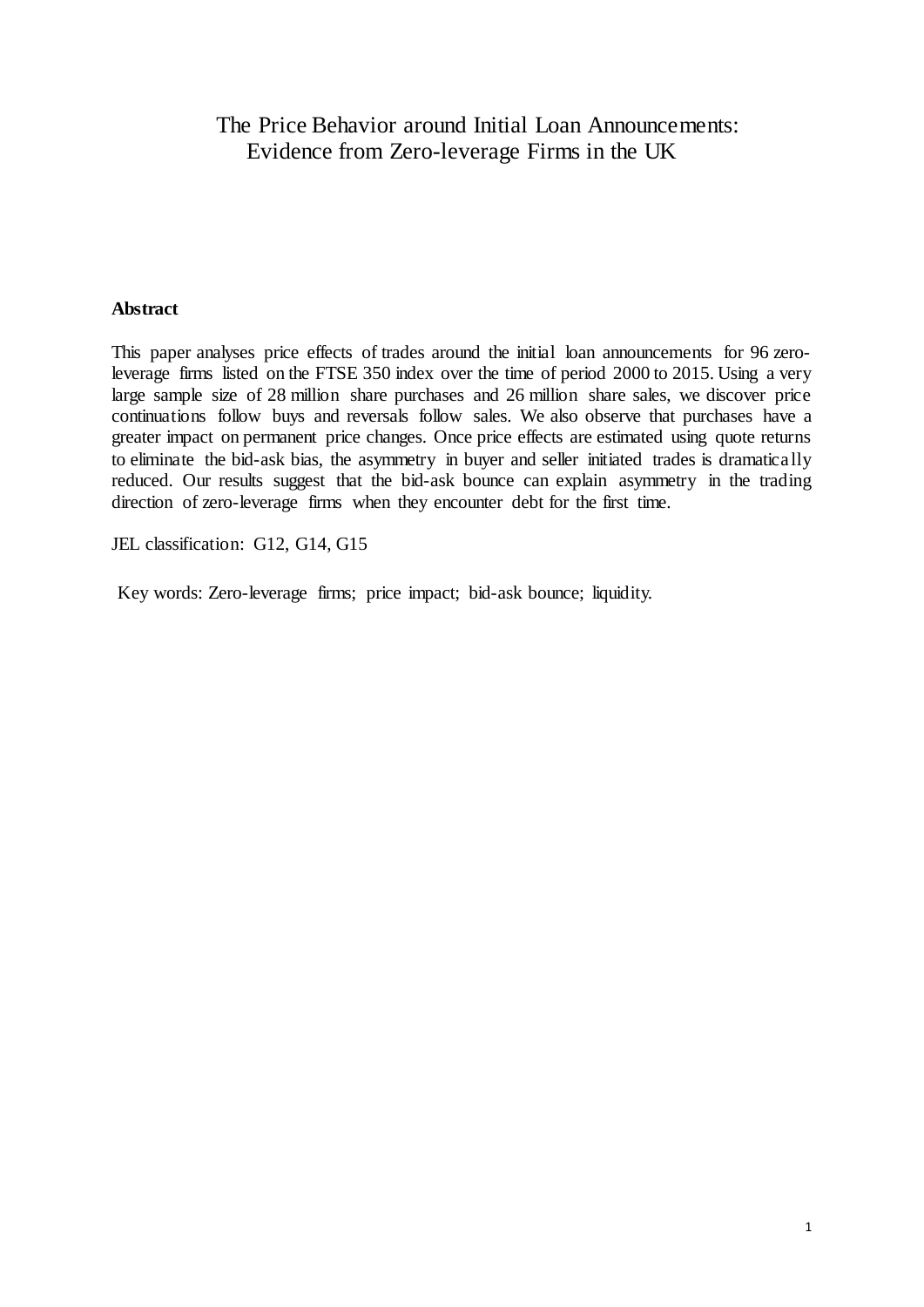## **1. Introduction**

Over the last two decades, the price impact of trades has been an extensively research area in both empirical and theoretical finance. Extant literatures analyze the asymmetry in the price of buyer-and seller-initiated trades on financial markets all over the world. Such as the London Stock Exchange (Gemmill, 1996), the Australian equity market (Aitken and Frino, 1996), and the U.S. market (Chiyachantana et al., 2017). Aitken and Frino (1996), consistent with many previous researchers, establish that the sellers pay a liquidity premium while buyers do not, as price reversals are usually associated with sales while price continuations follow purchases.

One of the common explanations (e.g.: Kraus and Stoll, 1972; Chan and Lakonishok, 1993; Keim and Madhavan, 1996) is that sellers and buyers respond to information differently, buyerinitiated are usually found to be better informed than seller-initiated trades, leading to buy orders having a greater permanent price impact than sells. Chiyachantana et al. (2017) indicates that the permanent asymmetric price impact between buys and sells is positive at the initial stage of price run-up, which then reverses in the prolonged price increasing period. These results are all based on the behavior of block trades, which are defined as an order submitted with a minimum trade size of 10,000 shares (Madhavan and Cheng, 1997; Gregoriou, 2008). Block trades have a higher level of monitoring, and the block traders usually have a larger market capitalization and higher level of liquidity. In contrast with small or median trades, the empirical results may be different. This point is illustrated in Brennan et al. (2012), when they discover for all NYSE stocks that seller-initiated orders are priced higher in the cross-section of equity returns.

Given that the vast majority of the previous literature is based on block trades, our objective is to focus on the price impact effect on all trades concerning zero-leverage firms around their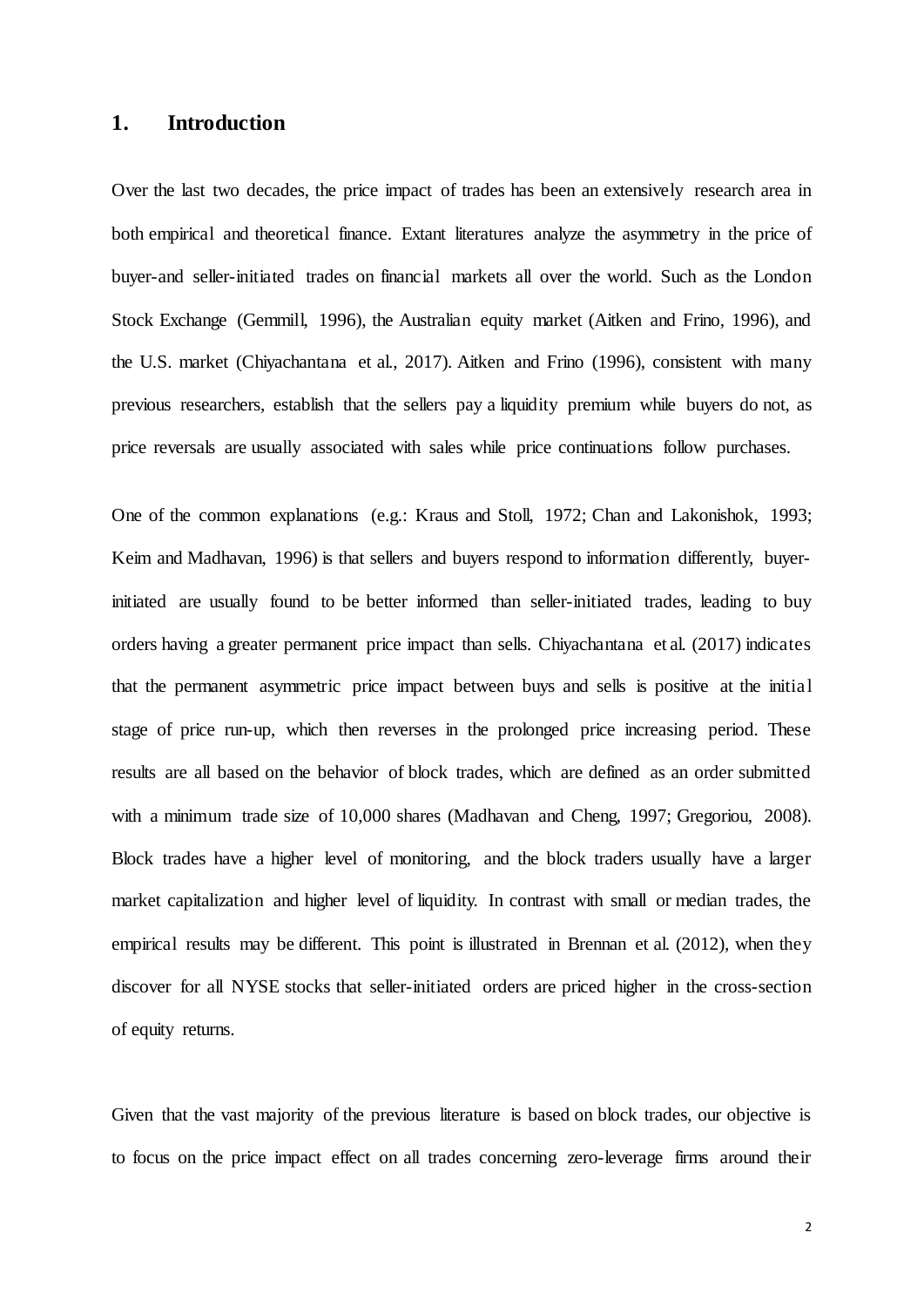initial loan announcement. This is an important corporate event that has been neglected in the finance literature thus far. Our research to our knowledge, is the first to examine the asymmetric price impact of zero-leverage firms around their initial loan announcement. A zero-leverage firm is defined as a company that does not possess any short or long-term debt. Frino et al. (2017) suggest that the magnitude of price impact depends on both the information content of a trade and how market makers respond to this information. Given the level of asymmetric information changes around the initial loan announcement of zero leverage firms, we believe that it is very important to examine how the market responds to these substantial informatio n fluctuations. We would expect that the asymmetric price effect and the bid-ask bias should be larger for our sample than for levered firms listed in widely established financial markets such as the FTSE 100 or the NASDAQ. For completeness we also examine the difference between zero-leverage and levered firms. We do this by computing the price impact of all levered firms in our sample, when zero leverage firms obtain debt for the first time.

Our second contribution is that we scrutinize the bid-ask bounce of zero-leverage firms around the initial loan announcement. We believe that the asymmetric buy and sell impact during the announcement period of zero-leverage firms could be explained by the bid-ask bounce. The bid-ask bounce refers to the bouncing of trading prices between the bid and ask sides of the markets which would be the case if the order flow was imbalanced. As trades move out from the mid-point between the bid and ask price this results in a spurious gain or loss which is later reversed as transactions resume back to the mid-point (Gosnell et al., 1996). Han and Lesmond (2011) reveal that the bid-ask bounce effect is more important for the pricing of small and illiquid stocks. Kaul and Nimalendran (1990) show that in their sample from the NASDAQ between 1983 to 1987, bid-ask errors can explain about 50% of the daily return variances of small firms, whereas for the largest firms in their sample this proportion is just 23%. Therefore, for zero-leverage firms which are renowned for being less liquid than levered firms (see among

3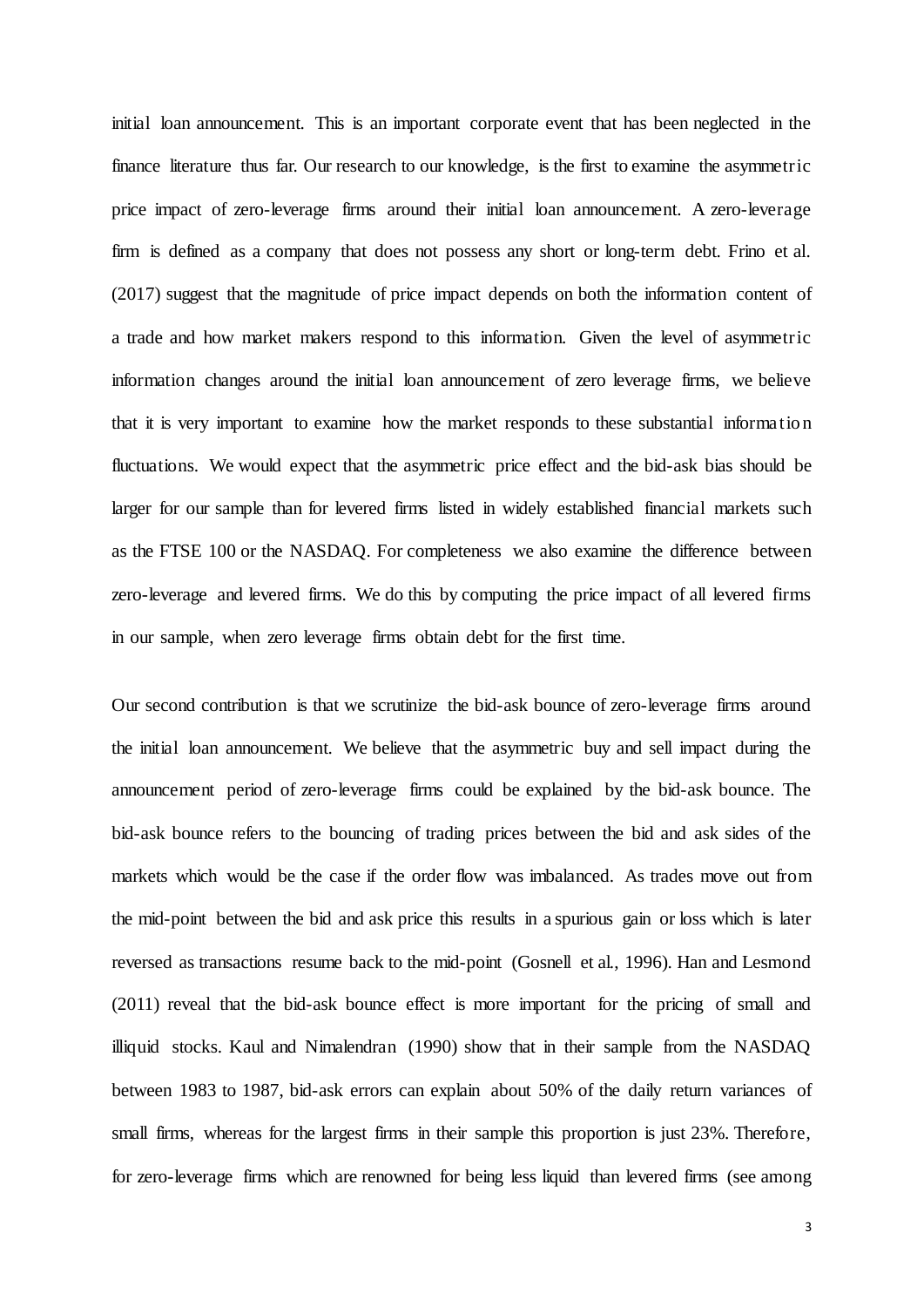others, Faulkender and Petersen, 2005 and Hadlock and Pierce, 2010), we have the objective to explore their price impact and order flow imbalance.

Some studies (see among others, Frino and Oetomo, 2005 and Berkman et al., 2005) fail to find the asymmetric price impact of buy and sell trades. This could be because their results are based on future markets, which have less private information, and thus lower informatio n asymmetry. In contrast, for zero-leverage firms, the magnitude of price impact should be larger than levered firms. Furthermore, Saar (2001) indicate that the history of past price performance influences the degree of the asymmetry between purchases and sales.

One of the other contributions of our study is the size of our sample. We investigate the price impact of zero-leverage firms traded on the London Stock Exchange over a 16-year time period. Our data span is significantly longer than previous studies, for instance, Alzahrani et al. (2013) looks at 4 years and Gregoriou (2008) explores 8 years of time series data. Moreover, our observations are significantly larger than previous studies. This is because our sample is based on all trades and industries. We examine 28,342,080 buy and 26,101,600 sell trades in our empirical framework, which is approximately six times higher than Alzahrani et al. (2013) and 20 times larger than Gregoriou (2008).

The remainder of the paper is organized in the following way. In the next Section we provide a review of the previous literature. Section 3 discusses the data. Section 4 describes the econometric methodology used to undertake our study. The empirical analysis is reported in Section 5 and finally Section 6 concludes.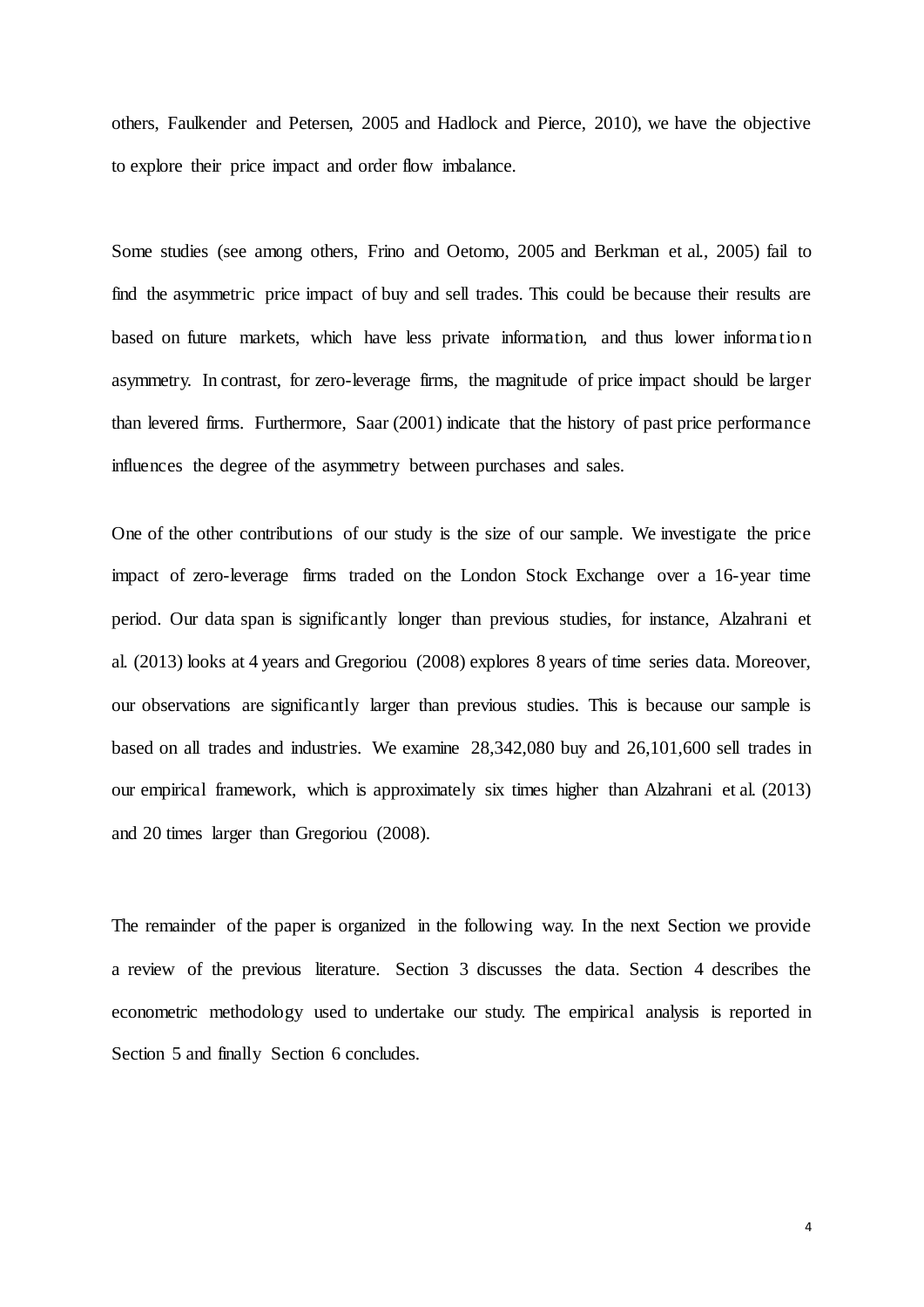## **2. Literature review**

The zero-leverage capital structure policy is becoming increasingly popular over time. Strebulaev and Yang (2013) find from 1962 to 2009, 10.2% of large public firms follow zeroleverage policy in the U.S, and that almost 22% firms have less than a 5% book leverage ratio. Dang (2013) discovers in his UK sample, more than 12.8% of firms operate a zero-leverage policy between 1980 and 2007. Hadlock and Pierce (2010), consistent with Faulkender and Petersen (2005), report that the zero-leverage firm which has shorter history and smaller size suffer more from information asymmetry problems, very little public information is availab le about such firms, and given their small size, the relative cost of collecting information can be quite high, therefore they are more likely to borrow from financial intermediaries.

Datta et al. (1999) believes that banks are able to examine potential borrowers more effectively than the public as they have access to private information about the borrower, giving them a relative information advantage over external parties. Therefore, bank loan announcements are reliable signals of firms' quality and potential performance. Chiyachantana et al. (2017) shows that at the initial stages of price run-up, the asymmetry is generally positive, for stocks with a higher degree of information asymmetry such as zero-leverage firms, price impact asymmetry is more pronounced. Zero-leverage firms are subject to greater asymmetric informatio n resulting in higher bid-ask spread costs, which could lead to significant changes in asymmetric price impact during the announcement period.

Chan and Lakonishok (1993) among others suggest that the purchases are based on the arrival of new firm-specific information such as the initial loan announcement, whereas sales are motivated by liquidity requirements. According to Kraus and Stoll (1972) and Chiyachantana et al. (2017), the total price impact is composed of temporary and permanent price impact,

5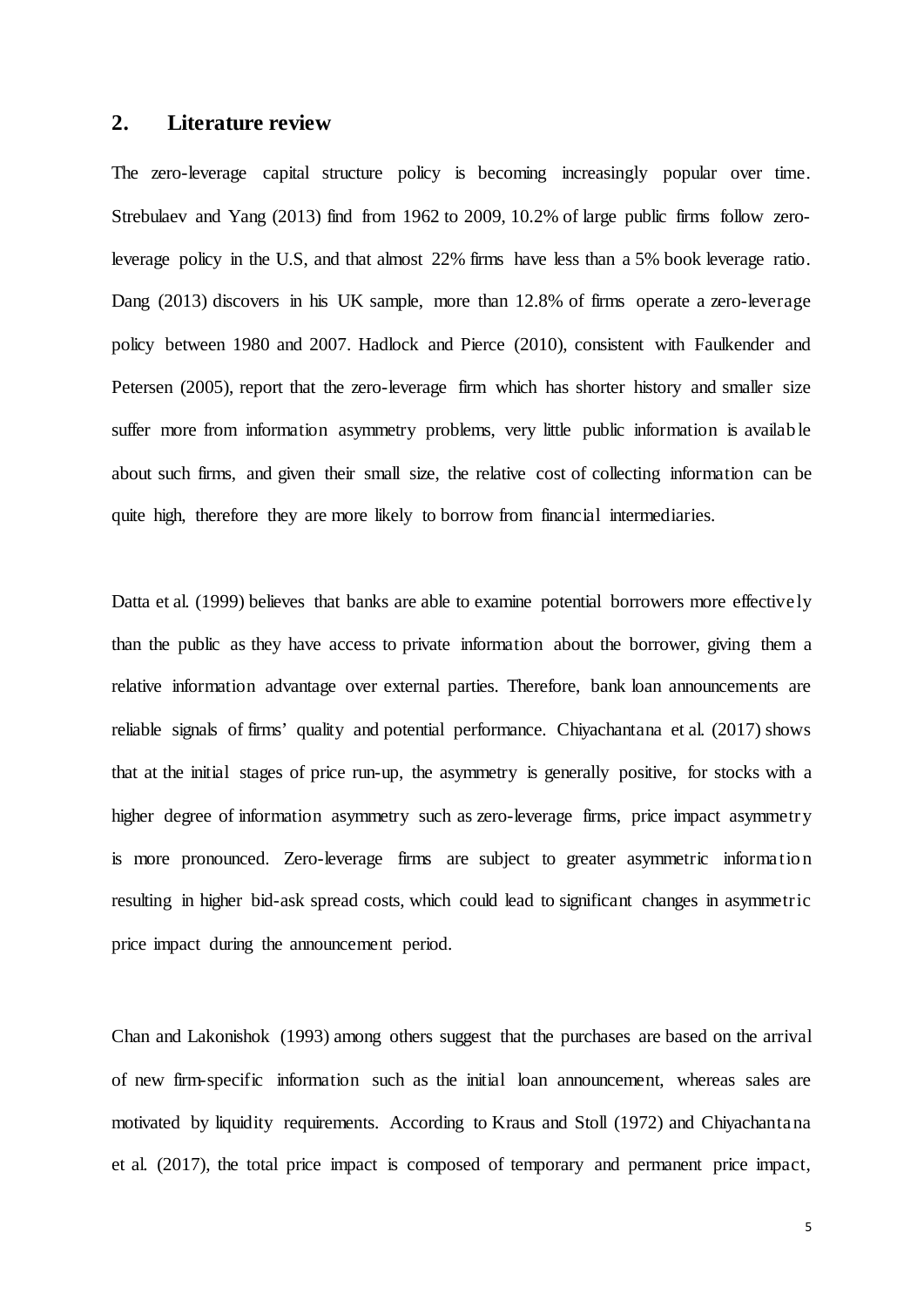temporary price impact which relates to liquidity effects or changed bid-ask spread from a temporary imbalance in demand and supply, and permanent price impact, which relates to any new information permanently impounded into the stock price, leading to the price changes contribute to a new equilibrium level at the market. We expect that after the announcement of the initial loan new information into prices through the new loan announcements may impact on the price impact asymmetry.

The size of the spread is the other source of the errors in the transaction price. In fact, the bidask bounce error can be unnoticeable if the size of the spread is minimal. Han and Lesmond (2011) reveal that the size of the bid-ask spread directly affects the estimated volatility through inflation in the daily return.

Previous studies emphasize that the bid-ask bounce is one of the source of price reversals, Blume and Stambaugh (1983) demonstrate that daily returns are biased due to the bid-ask bounce, suggesting that the reversals might simply be a shift from transactions at bid prices to transactions at ask prices. Roll (1984) indicates that the stock returns will be negatively correlated due to transaction prices bouncing between bid and ask prices. Han and Lesmond (2011) argue that the bid-ask bounce inherent a liquidity bias, the price movement is not a "true" price movement, but that it nevertheless increases the volatility of stock returns and consequently price reversal. Lease et al. (1991) also finds that the bid-ask bounce explains negative returns on the seasoned equity offerings date, while Cox and Peterson (1994) find that it explains short-term price reversals following large one-day price declines.

Levi and Zhang (2015) establish that stock sales drive the information asymmetry because investors requiring liquidity sell stock at discounted prices relative to the pre announcement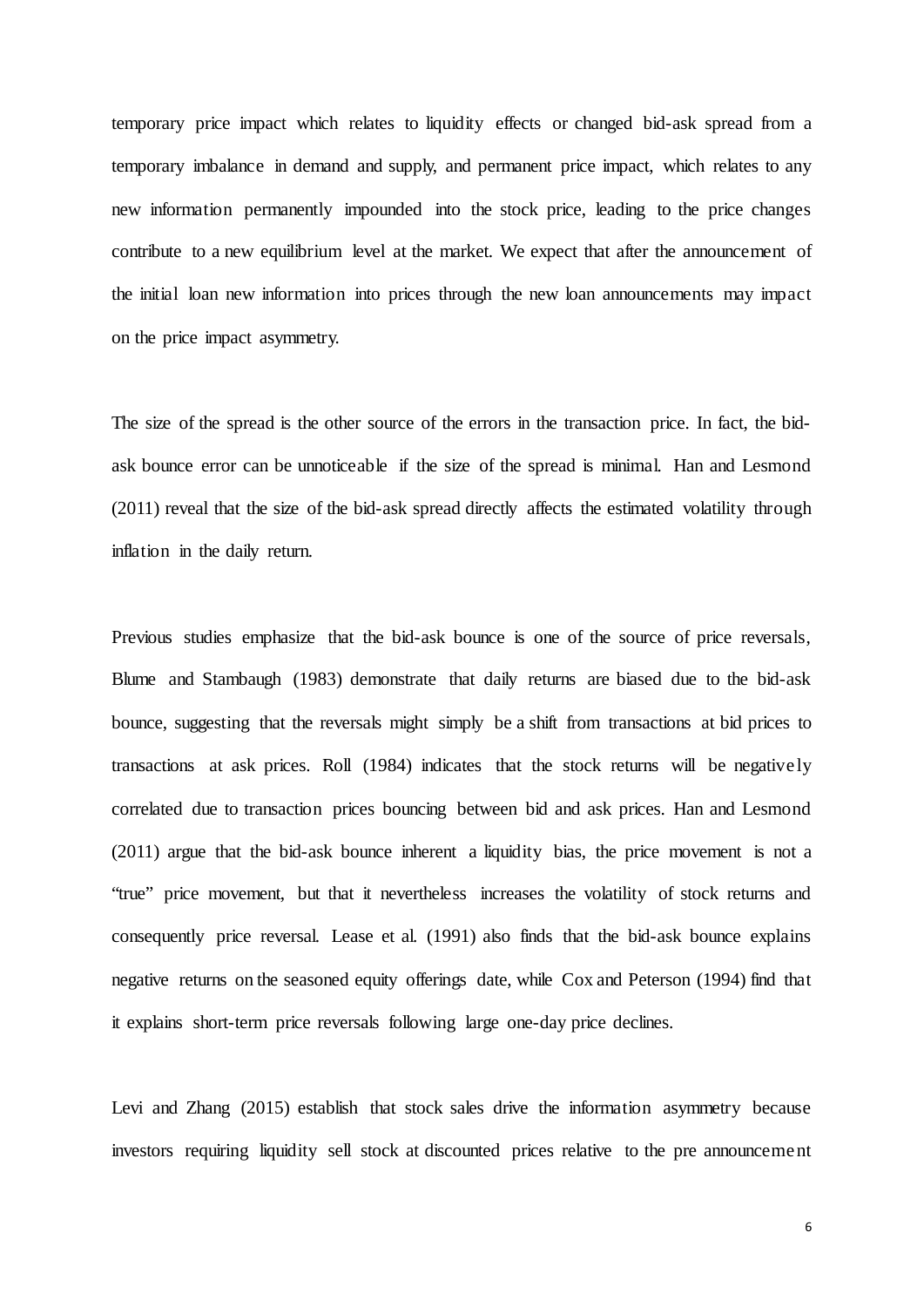time period.

However, Lee (1992) examines the reaction of imbalance trade direction which causes the asymmetric price impact to different types of earnings news, and finds that the order imbalance before "good" or "bad" news is indistinguishable from any other time, regardless of the trading volume.

## **3. Data**

-

## *3.1 Firm data*

We collect data from all the zero-leverage firms listed on the FTSE 350 index actively traded from the start of January 2000 to the end of December 2015. The FTSE 350 index is defined as the aggregation of the FTSE 100 and FTSE 250 indices, which consists of the 350 largest firms listed on the London Stock Exchange with respect to market capitalization. The FTSE 350 represents around 89% of the entire trading volume on the London Stock Exchange [1](#page-6-0), enabling us to obtain a very accurate description of the UK stock market. Our data sample consists of zero-leverage firms that have encountered debt for the first time during our sample period. We also collect data on all levered firms listed on the FTSE 350, around the same time period for comparison purposes.

We amass all FTSE 350 firm data from Thomas Reuter Eikon, a worldscope fundamental financial database. For each company we obtain the trade and closing price, bid price and ask price, both daily and intraday<sup>[2](#page-6-1)</sup>. We also collect information concerning the initial loan

<span id="page-6-1"></span><span id="page-6-0"></span><sup>&</sup>lt;sup>1</sup> According to the secondary market fact sheet issued by the London Stock Exchange in September 2007.<br><sup>2</sup> Brooks and Chiou (1995) report that the end of day bid-ask price might be bias. In our study, the end of day and intraday spread are highly correlated with each other. The spearman's rank correlation coefficients between the closing day absolute (relative) spread and intraday absolute (relative) spreads in our sample period are approximately 0.83 (0.81).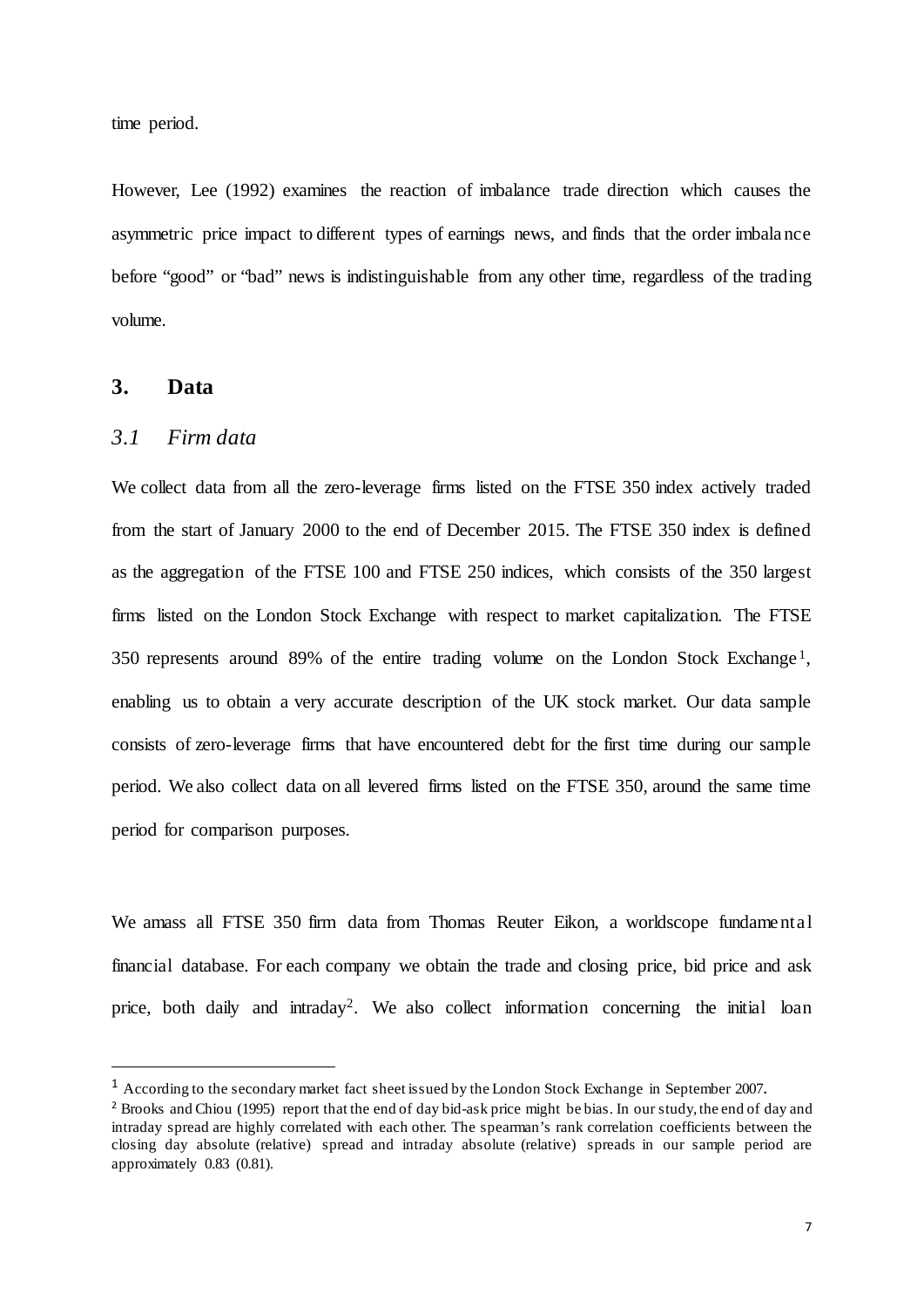undertaken by the firm including the issue date and the loan amount. In total, there are 96 zeroleverage firms and 195 levered firms within FTSE 350 over our sample period, that have sufficient data for econometric analysis.

The descriptive statistics are presented in Table 1. Panel A compares zero-leverage and all FTSE 350 firms. Our findings agree with Faulkender and Petersen (2005), who state that zeroleverage firms are smaller than their levered counterpart firms. This is reflected by the average market capitalization of approximately ₤3995 million for zero leverage firms as compared to ₤4231 million for all FTSE 350 firms. This result is in direct contrast to Strebulaev and Yang (2013), who believe that the existence of zero-debt policy is independent of firm size. A possible reason for the difference in our findings could be because they compare zero-leverage to almost zero leverage firms, which are similar in both debt capacity and market capitalizatio n. Furthermore, all three spread measures of zero-leverage firms are larger than all FTSE 350 firms. This implies that zero-leverage firms are less liquid then all FTSE 350 firms regardless of the measure of liquidity. This is consistent with prior research stating that zero-leverage firms lack information due to their non-exposure to debt financing.

Turning our attention to the standard deviation of returns, for the two groups there is no significant difference (1.250 for zero-debt firms and 1.231 for all firms). Panel B reports the descriptive statistics on loan amounts. The amount of the initial loan is on average around ₤1537.29 million, with a median value of ₤248.92 million. The loan amounts are extremely variable reflected by the excess skewness of the data, with a range of approximately ₤69049 million.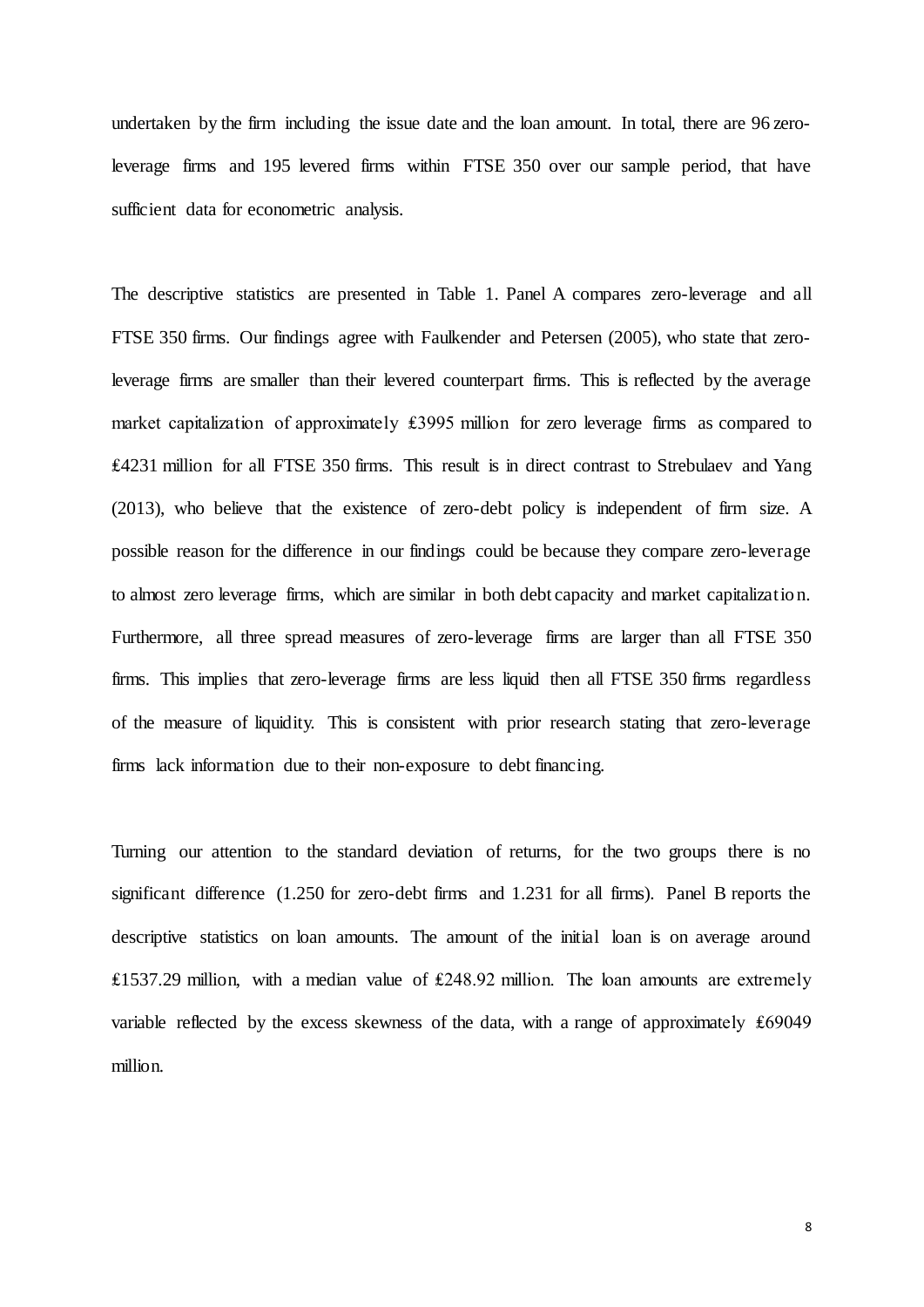## *3.2 Trading data*

Following Lee and Ready (1991), we construct buy and sell indicator variables in the following way. If the stock price is higher than the mid-quote, the trade is considered "buyer-initiated". If the stock price is lower than the mid-price, then it is considered "seller-initiated". Hasbrouck and Ho (1987) state that the basic bid-ask model relies on the assumption that buyers and sellers arrive independently and with equal probability. Hence, a transaction at the bid price is equally likely to be followed by a transaction at the bid or ask price. Panel C of Table 1 presents the trades analyzed in our research. The overall sample consists of 28,342,080 purchases and 26,101,600 sales, which is substantially larger when compared with previous research. For instance, Madhavan and Cheng (1997) only examine 21077 block trades while Chan and Lakonishok (1993) analyze 1,215,387 transactions. Alzahrani et al. (2013) contains around 4,200,000 trades in their research with 2,300,000 of buy orders and 1,800,000 sell orders.

The mean and median trade sizes were 9978 and 6630 respectively for purchases, and 9484 and 6508 respectively for sales. For the standard deviation of our samples, stock purchases have a standard deviation of 41256.8 whereas the stock sell standard deviation is 44523.0. They are significantly larger than the research of Gregoriou (2008) which focuses on block trades. This is due to the fact that we focus upon all trades regardless of size, which results in more data and hence greater volatility. More importantly, it indicates that the zero-leverage firms are riskier than block trades. The firms undertaking block transactions usually have large market capitalization and less asymmetric information between insiders and outsiders, whereas zeroleverage firms usually have smaller market capitalization, more asymmetric informatio n causing greater risk on their stocks. Moreover, the standard deviation of buyer-initiated orders is larger than the seller-initiated, indicate the buy order is more volatility than sells.

#### **[INSERT TABLE 1 HERE]**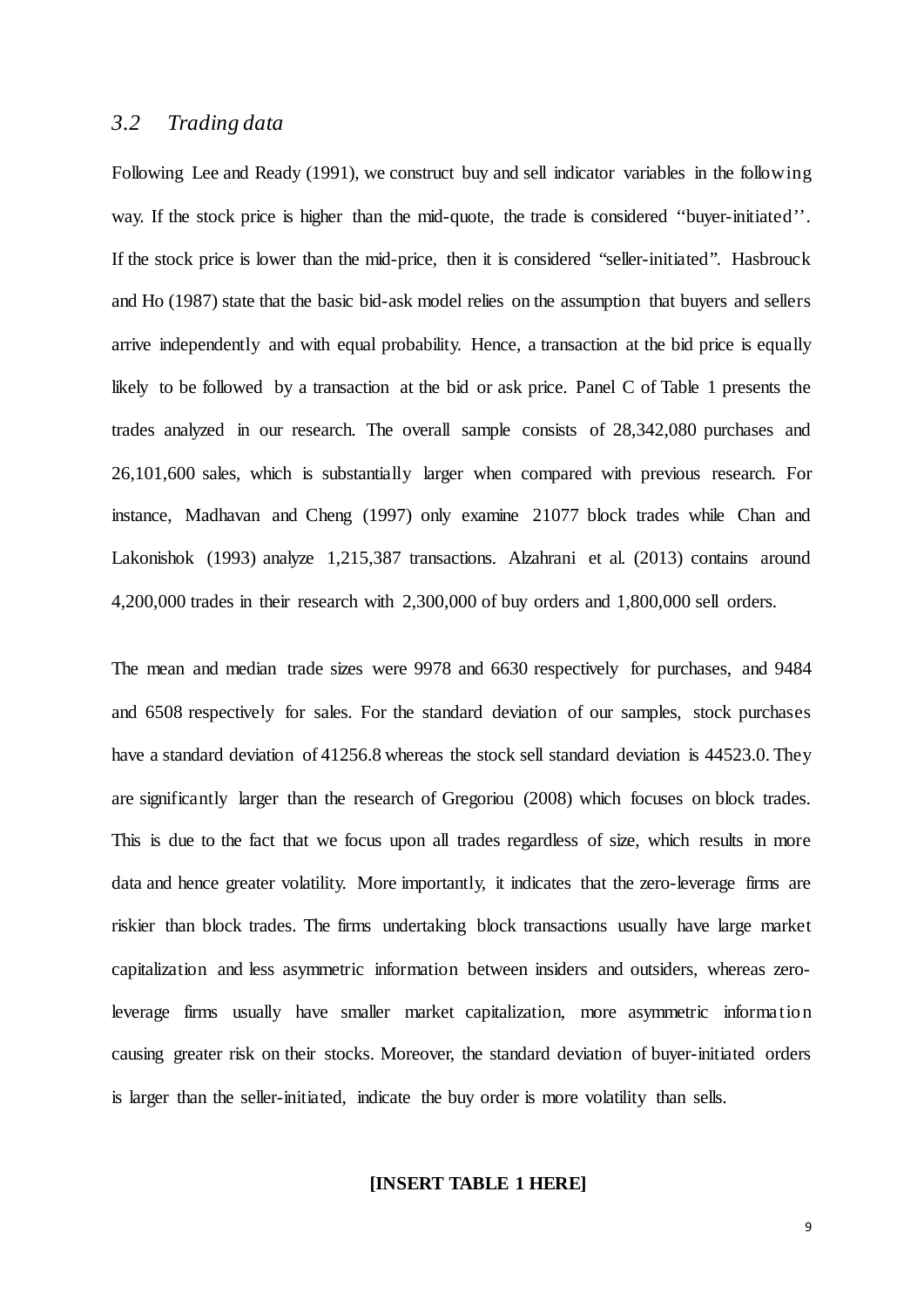## **4. Methodology**

### *4.1 Price Impact*

Kraus and Stoll (1972), consistent with Scholes (1972), suggest that the temporary and permanent price effects can be explained by different theories. In particular, liquidity costs and price pressure theories are used to explain temporary trade price effects, while for permanent price effects the substitution effect and the release of new information are given as potential descriptions. Anderson et al. (2006) reports temporary price effect following sells because prices typically rebound back to the previous levels. In contrast, prices remain significantly higher following purchases. To cover a broad spectrum of the price effect on the zero-leverage firms, we also construct price effects on all FTSE 350 index firms that possess debt financing.

Following previous literature (see among others Madhavan and Cheng, 1997) trade price effects are measured as follows:

$$
Temporary Effect = Log \frac{P_a}{P_c}
$$
 (1)

$$
Permannent Effect = Log \frac{P_c}{P_p}
$$
 (2)

Total Effect= 
$$
Log_{P_p}^{\underline{P_a}}
$$
 (3)

Where  $P_p$  denotes the market price prior to the initial loan announcement for zero-leverage firms, while  $P_c$  represents the price after the initial loan announcement for zero-leverage firms. *Pa* conveys the trading price of zero leverage firms around the announcement time. Given data limitations, it is not possible to do one-to-one correspondence between announcement time and trades executed on the announcement moment. We use the closing price of one day before the announcement day, the closing price on the announcement day and the average trading price around the announcement time. For all other leverage firms, similar with the zero-leverage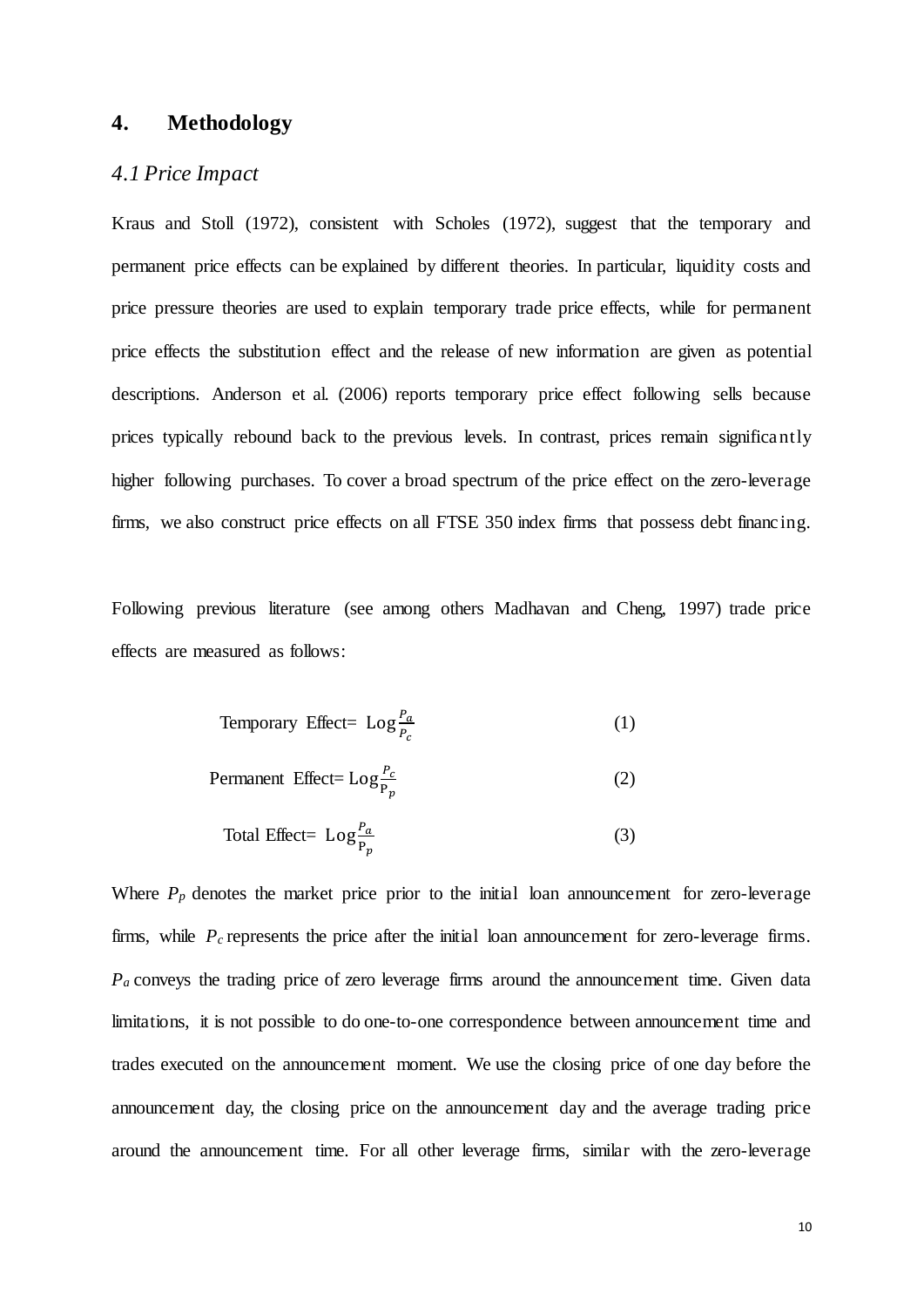firms, we construct the same event day with the initial loan announcement and all variables in equations (1) to ([3](#page-10-0)) are defined in the same way<sup>3</sup>.

## *4.2 Order flow ratio*

-

For exploring whether the asymmetry between purchases and sells is attributable to the tendency to trade at the ask price, we test the bid-ask bounce by determining the location of trade prices used to calculate trade price effects. Using the trade classification of Lee and Ready  $(1991)^4$  $(1991)^4$ , the location of trade prices can be classified as: A. Above and at the ask price. B. Between the ask and midpoint price. C. Between the midpoint price and the bid price. D. At and below the bid price. The frequency of trades at the bid and the ask price are computed using the order flow ratio, which is calculated for the open and closing price on the initial loan announcement days, as follows:

Order flow ratio=
$$
\frac{(ask-price)}{(ask-bid)}
$$
(4)

Where ask equals the ask price of zero-leverage firms, *Price* signifies the transaction price of zero-leverage firms and *Bid* represents the bid price of zero-leverage firms. The closer the order flow ratio is to 1, the more likely the transaction price is at the bid quote, indicating the selling pressure. While the closer this ratio is to zero the greater the likelihood the trade is at the ask, an indication of buying pressure (Lease et al.,1991). Buyers are assumed to purchase at ask price whereas sellers trades as bid price.

<span id="page-10-0"></span><sup>&</sup>lt;sup>3</sup> Frino et al. (2008) examine the closing and execution price fifteen minutes before and after the trade. Their results are similar to using the opening and closing prices as benchmarks.

<span id="page-10-1"></span><sup>4</sup> Odders-White (2000) and Theissen, (2001) show that the Lee and Ready (1991) classification is biased towards buy trades. Eventhough we accept the drawbacks of the Lee and Ready (1991) technique, we believe it is less of an issue for the London Stock Exchange. This is because their Electronic Trading System (SETS), eliminates a vast proportion of the systematic pattern problem (Gregoriou, 2015). This increases the accuracy of the Lee and Ready (1991) classification.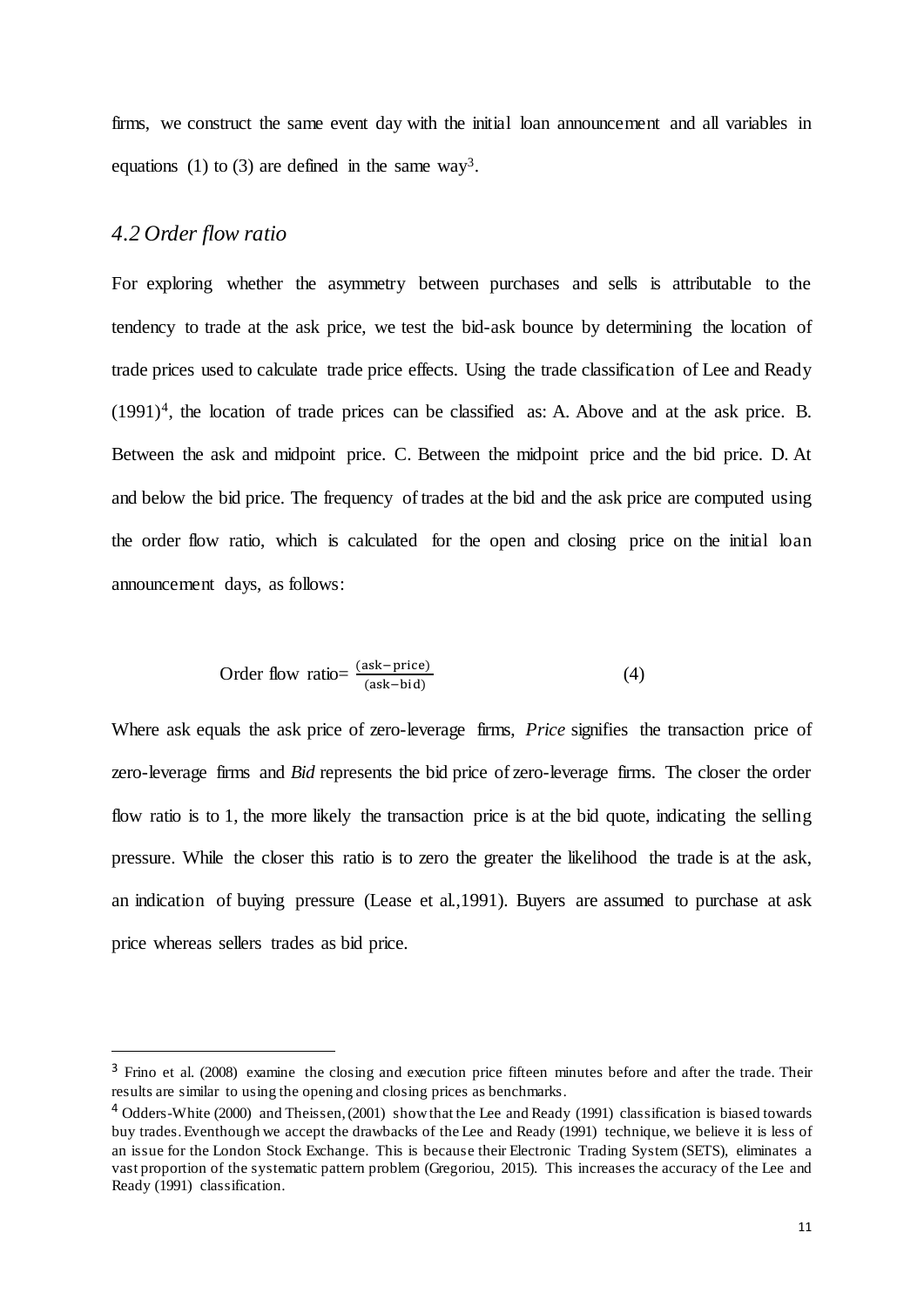## **5. Empirical results**

## *5.1 Transaction price effects of zero-leverage trades.*

Table 2 summarizes the intraday price impact of purchases and sales for zero-leverage firms based on the closing price, and the same day price impact of all other levered FTSE 350 index firms. The tests of equality report the mean difference in the net effects between buyer-initialled and seller-initialled orders. A positive value indicates that the net effect of buys is larger than that of sales. A negative difference shows that the net effect of sales is greater than purchases. In Panel A we observe for zero leverage firms a significant asymmetry in the intraday price behavior of buyer and seller- initiated trades. Purchases are executed at prices 40.00 percent above the opening price, and show a clear continuation, which is subsequently subsumed into the permanent effect of 27.99 basis points. For seller-initiated trades, sales are associated with a continuation of 2.56 basis points in temporary price effects, which is not consistent with the reversal predicted by the short-run liquidity costs hypothesis. Permanent price effects suggest that sales move the stock price on average by -22.69 basis points, which is consistent with the information hypothesis established by Kraus and Stoll (1972). Sales exhibit a total effect of - 33.07 basis points. Tests of equality for all three measured price impacts show that purchases have a significantly greater impact than sales, and the asymmetry is more pronounced in permanent and total effects. The results of Table 2 confirm that the level of asymmetric price impact depends on both the information content of the trade and on the reaction of market makers (Frino et al., 2017).

In contrast to the results of the zero-leverage firms, in Panel B of Table 2, the magnitude of price effects of levered FTSE 350 index firms are significantly reduced across all three price impact measures. For instance, the permanent impact of buy orders is 13.47 and for sales the impact is -7.82. Both these price effects are substantially smaller than the price impact of zero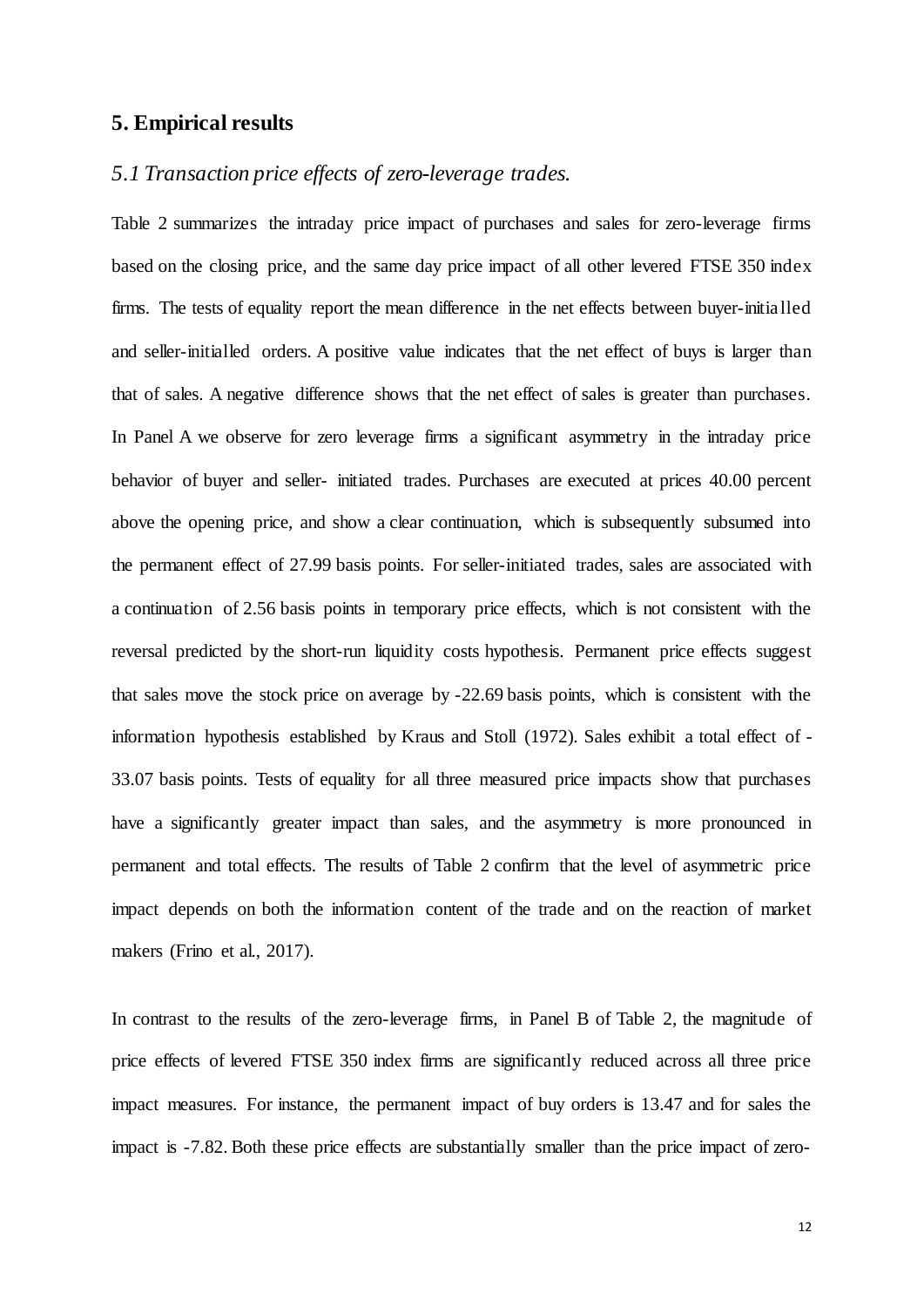leverage firms. Furthermore, the average purchases in the FTSE 350 index levered firms has 3.73 points greater impact than a corresponding sell in the market. This is considerable smaller than the differences between buy and sell orders for zero-leverage firms around the initial loan announcement (6.93). A possible reason is that the market reaction is significant when the zeroleverage firms announce their first loan. The announcement attracts more buy orders and the asymmetric price effect between buy and sell orders increases significantly.

#### **[INSERT TABLE 2 HERE]**

## *5.2 Price Impacts of Trades Purged of Bid-ask Bias*

Our research thus far has shown that purchases exhibit a greater impact on stock price, and that the asymmetry is of greater magnitude for the zero leverage firms. Engle and Patton (2004) discover that the reason of asymmetric impact of buyer-or seller-initiated transactions on market quotes is purchases represent a greater impact on the ask price than on the bid price, while sells have a greater impact on the bid side of market. Therefore, in this section we examine the buyer-initiated trades using ask price and seller-initiated trade price effects using bid prices. We incorporate this by replacing the transaction price,  $P_c$  in equations (1) and (2),  $P_p$  in equation (2) and (3) with the bid/ask quote price, while maintaining  $P_a$  as the trading price for both firm *i* and firm *j*. Mean and median returns purged of bid-ask bias displayed in Table 3 give a different impression of a trade around the initial loan announcement of zero-leverage firms.

First, for zero-leverage firms, Panel A of table 3 represents the intraday ask-trade-ask returns, purchases are associated with a significant permanent price of 20.49 basis point, and a total effect of 33.76 basis points. In terms of seller-initiated trades, reversals following sales moved the price at -3.26 basis points in the temporary effect predicted by short run liquidity costs, and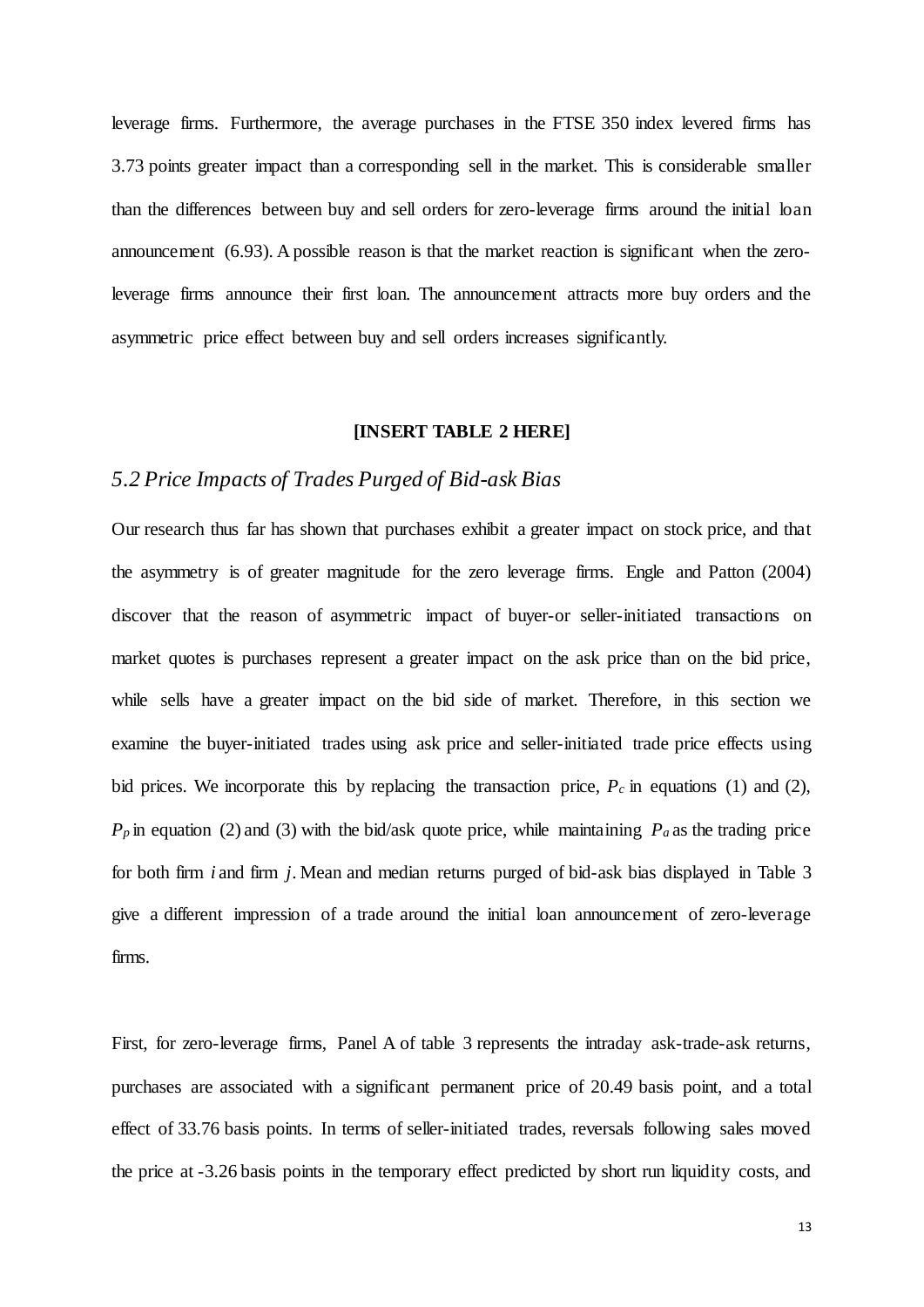in the total impact of -30.28 basic points. The results of test of equality suggest that even though purchases remain significantly different to sales, there is a reduction in the magnitude of the asymmetry relative to the results of Table 2. For example, after we purged the bid-ask bias, the temporary price impact asymmetry between buys and sells decrease from 2.28 to 1.88, which is significantly different at the 1% level. For permanent impact and total impact, the reduction in asymmetry is more pronounced, from 5.3 to 4.10, and 6.93 to 3.48 respectively. Therefore, bid-ask bias could be a possible explanation for the directional asymmetry in return between buyer-and seller-initiated trades.

For the levered firms in Panel B of Table 3, the magnitude of price impact also decreases after we eliminate the bid-ask bias by applying the quote price. For example, the permanent effect of buys decreases from 13.47 to 9.24, and sales decline from –7.82 to -6.26. However, the changes are not as dramatic as the zero-leverage firms. Comparing the results between two Panels of Table 3, for zero-leverage firms, the mean net permanent price impact of buys (20.49) and sales (-16.39) is greater in magnitude to all other levered firms buys (9.24) and sales (- 6.26). Econometric tests of differences between price effects are statistically significant at all conventional levels for the initial loan announcement day. Thus, it is clear that the magnitude of the total price impact of buys and sells are significantly larger than the corresponding total price impact documented for levered FTSE 350 index stocks.

#### **[INSERT TABLE 3 HERE]**

### *5.3 Propensity to trade at the ask quotes order flow*

One approach to inferring whether a transaction is initiated by a buy or sell order is to measure the proximity of the daily closing transaction price to the closing bid and ask quotes. Table 4 presents the percentages of daily closing prices occurring at the ask, bid, and midpoint for both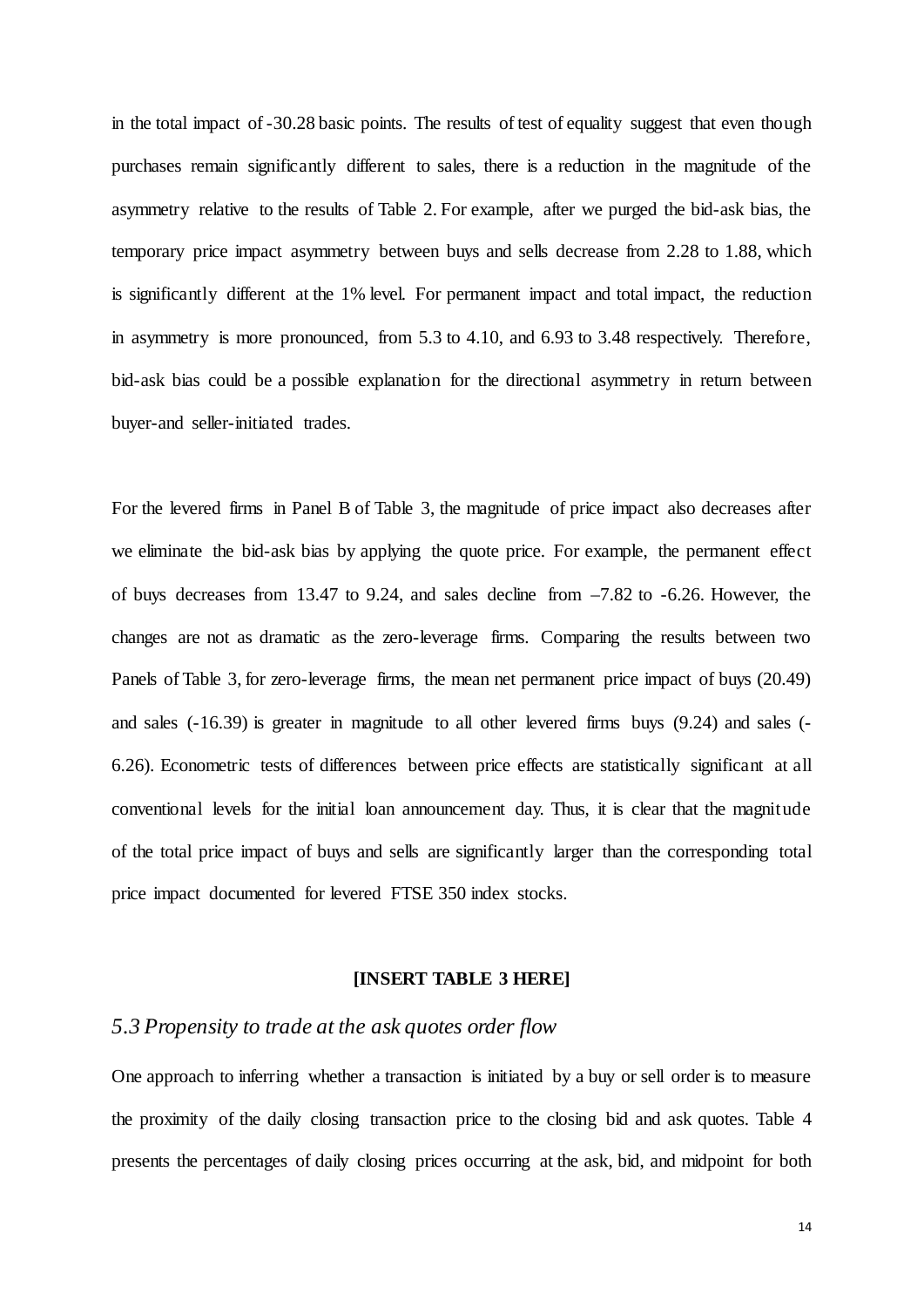zero-leverage firms and levered firms on initial loan announcement day. For zero-leverage firms trading in Panel A, there is significant evidence that both the opening and closing prices have a propensity to be at the ask. On the initial loan announcement day, 17.61% of the opening prices are at the ask, while 13.94% are at the bid. For closing prices, the percentage is 29.45% and 26.50% respectively. Tests of equal proportions based on chi-square tests reveal a significant difference across categories. For all other levered firms in Panel B, during the same time period, 22.38% of the opening price are at the ask, while 20.07% are at the bid. The closing prices occurring at the ask are 26.50% and 19.28% appear at the bid.

In the last column of Panel A, we report the order flow ratio which in both open and closing prices is smaller than 0.5 and nearer to 0. In particular, these are 0.453 and 0.468 respectively. The difference between open and closing price order flow ratio suggests a decrease in sell orders and an increase in buy orders on the day of the initial loan announcement. It is consistent with Chan and Lakonishok (1993) who believe that favorable firm-specific news is associated with more buy orders. For all other levered firms in Panel B, the order flow ratio is higher than zero-leverage firms. For opening and closing price the figures are 0.489 and 0.477 respectively, which are smaller than 0.5. The results of Table 4 demonstrate that the order flow imbalance changes are more dramatic for the firms which have announced the initial loan. Entry into the credit market for the first time attracts more buy orders and causes a positive market reaction.

#### **[INSERT TABLE 4 HERE]**

# *5.4 Bid-ask Bounce of Buy and Sell around the initial loan announcement of zero-leverage firms*

Following Alzahrani et al. (2013), we compare the daily spreads between buy orders and sell orders of both zero-leverage firms and all other FTSE 350 index firms in Table 5. The average quoted spread is defined as the ask price minus the bid price, whereas the average relative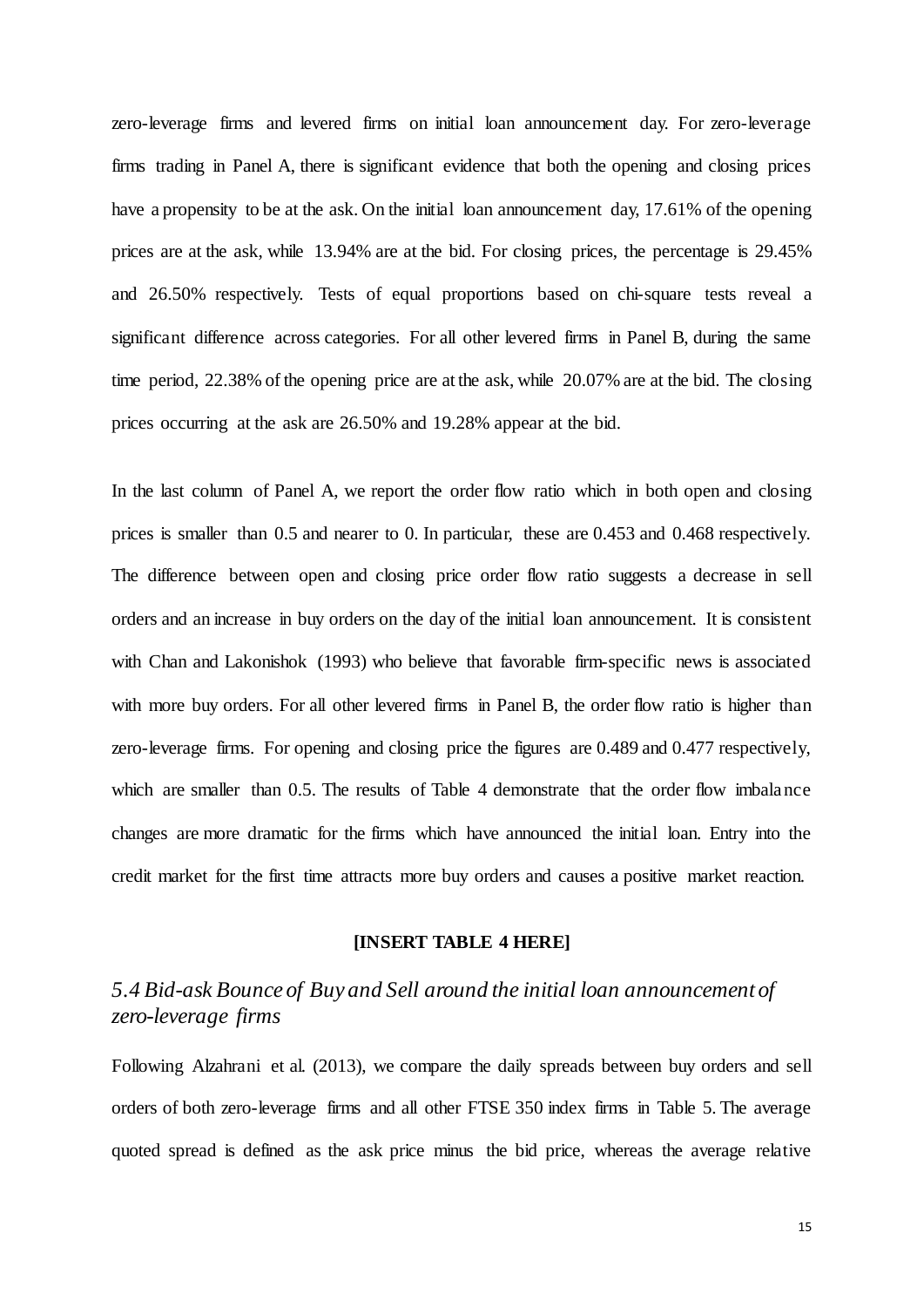spread is expressed as the ask price minus the bid price, divided by the midpoint. Panel A represents the bid-ask bounce at 90 days before the announcement for two firm groups. First, for zero-leverage firms, we observe that the quoted spreads of buy orders (2.080) is larger than sell orders (2.076), with a difference of 0.004. On the contrary, the average relative spread is slightly lower for purchases at 0.016 compared to 0.019 for sales, with a difference of 0.003. All differences are small but are statistically significant. For all other firms, the quoted (relative) spreads of buy orders is 1.919 (0.009) while sell orders is 1.924 (0.011). These are all smaller than spreads for zero-leverage firms. The asymmetry between buy and sell orders are -0.005 (-0.002).

On the announcement days from Panel B, for zero-leverage firms, the daily quoted spread of buy orders, is 1.902 whereas the sell orders are 1.983. The difference is 0.081 and is significantly different at the 10% level, which is much larger than the period before the announcement. It shows that the market liquidity reacts strongly when a bank sends a favorable signal through the announcement of the initial loan announcement. Turning to the daily relative spread, the difference between buy-orders and sell-orders is 0.005, and is statistically significant at the 10% level, which is larger than the difference in the pre-announcement period. Initial loan announcements can be regarded as favorable firm-specific news that attract more buyers from the market. The larger amount of buy orders causes the deviation, which is more pronounced on the announcement day. For the levered firms, the average quoted (relative) spreads of buy orders is  $1.953$  (0.014) while for sell orders it is  $1.956$  (0.015). The asymmetry between buy and sell order spread is -0.003 (-0.001). There is no difference between the preannouncement and event day period.

Finally, during the 90 days after the initial loan announcement, for zero-leverage firms, the daily quoted spread of buy order is 2.022 and 2.050 for sell orders, the difference is 0.028,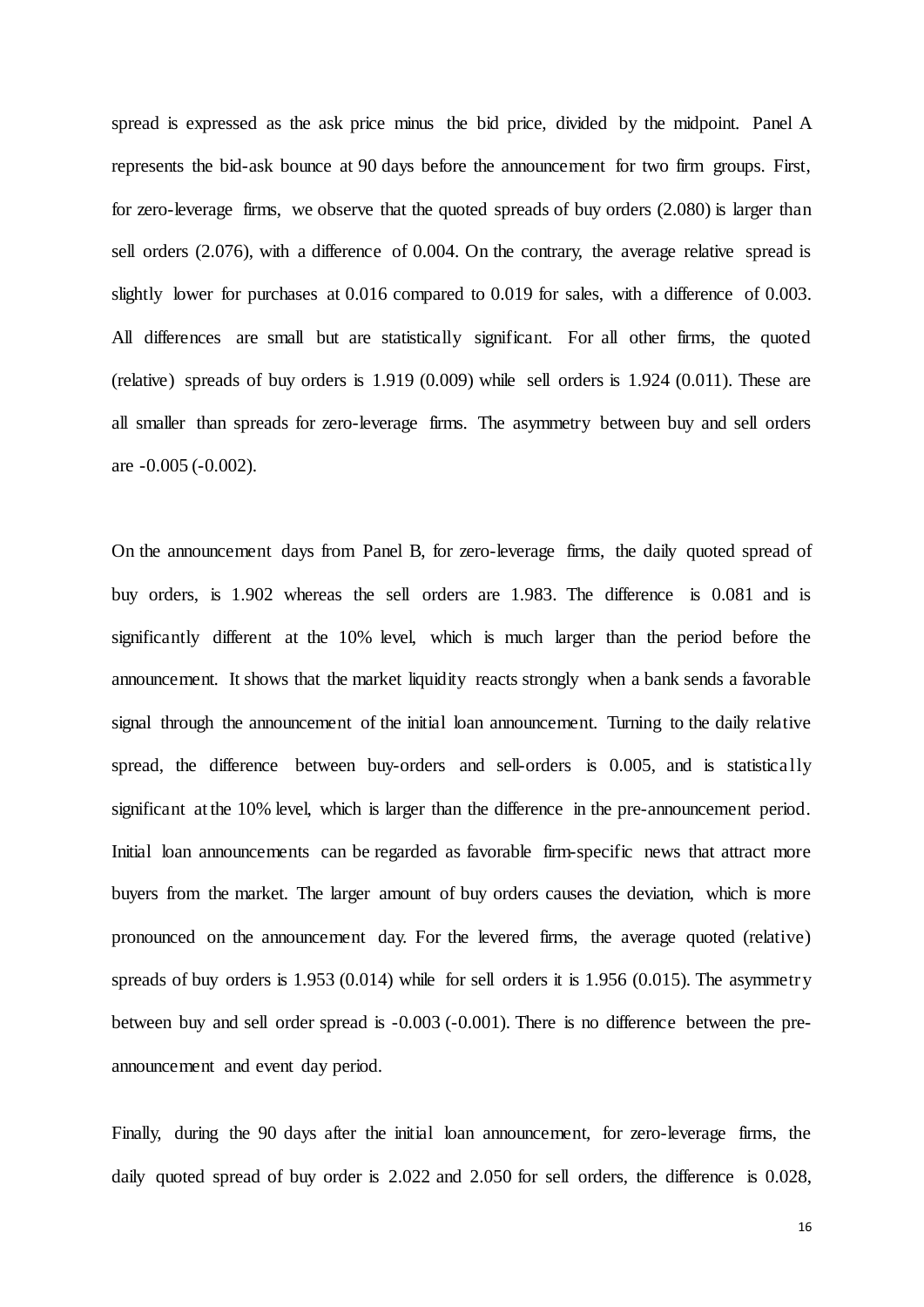which is significant at 10% level. For relative spread the difference is small, 0.019 and 0.025 respectively. For all other levered firms, there are no significant changes in buy and sell orders. Overall, after the initial loan announcements, in our research, both quoted spread and relative spread of buy orders is smaller than sell orders. This asymmetry of buy and sell orders always exist in our sample regardless of the event announcements. Moreover, the asymmetry of zeroleverage firms is more significant than the levered firms. This is consistent with the notion that the initial loan announcement attracts more buy orders and cause a positive reaction in the market.

Our empirical analysis provides strong statistical evidence that the bid-ask bounce is a viable explanation for the price impact asymmetry for buy and sell orders for zero leverage firms. This is because before the initial loan announcement of zero leverage firms, the spread of buy orders is higher than sell orders. This is due to the fact that buy orders are motivated by both information and liquidity factors. Market makers post a higher spread according to their requirements based on both private information and liquidity. During the announcement period, the favorable firm-level news attracts more buy orders leading to the liquidity increasing, reflected by decreasing bid-ask spreads. These effects are permanent because the increasing liquidity is present in the long-term.

#### **[INSERT TABLE 5 HERE]**

## 6. **Conclusion**

We are the first study to analyze the price impact of buys and sells of 96 zero-leverage firms listed on the FTSE 350 index around their initial loan announcement. Our estimation process is based on a large sample with around 28 million share purchases and 26 million sell orders, over the time of period 2000 to 2015. We discover price continuations following buys and reversals succeeding sales around the initial loan announcement period. We also observe that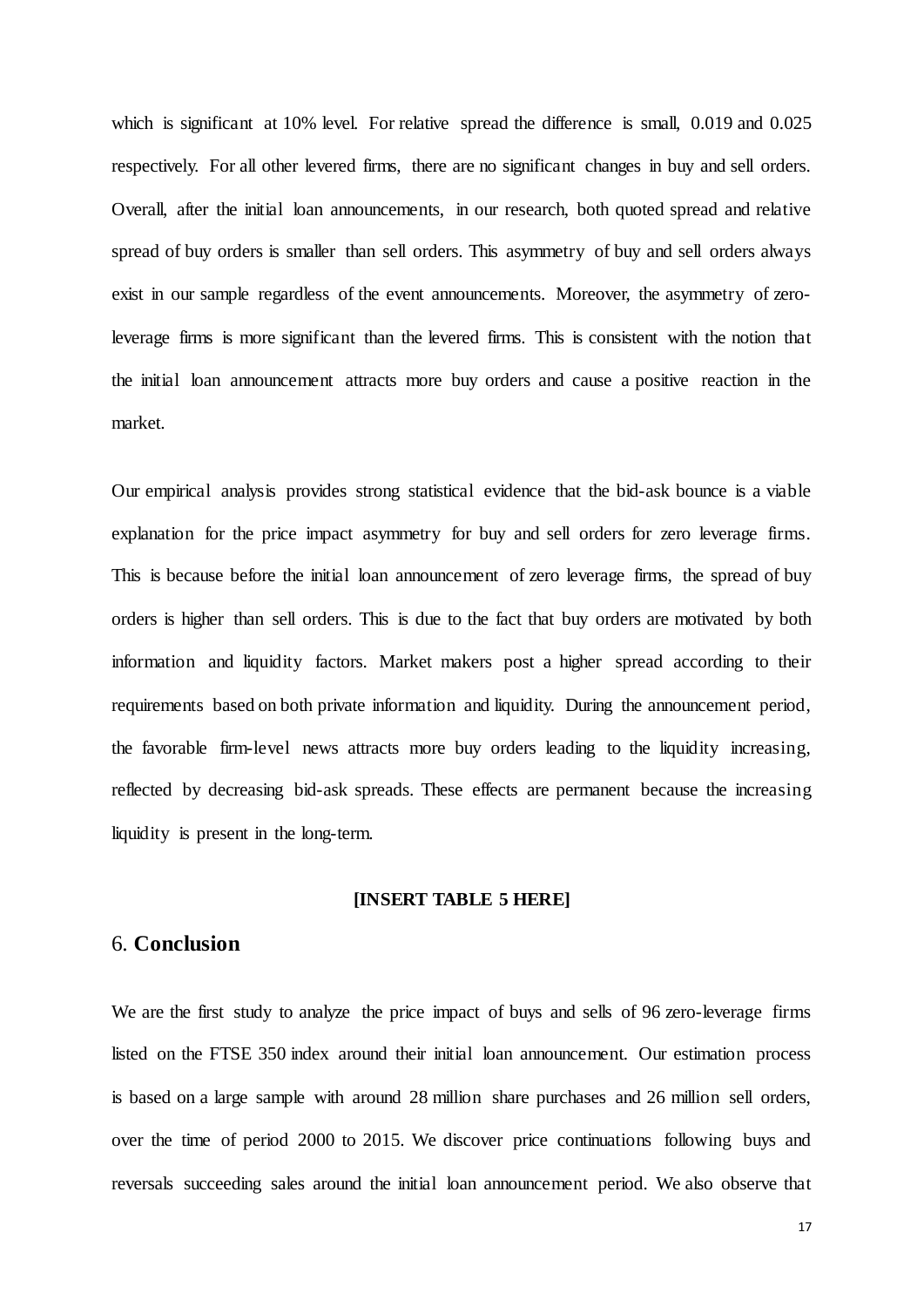purchases have a greater impact on permanent price changes, supporting the informatio n hypothesis. Once price effects are estimated using quote returns to eliminate the bid-ask bias, the asymmetry in buyer-and seller-initiated trades is dramatically reduced. Furthermore, we report that the asymmetric information between buy and sell orders and the bid-ask bounce, is significantly greater for zero leverage firms when compared to levered firms listed on the FTSE 350 index over the same time period.

In order to measure the bid-ask bounce error caused by stock trading, we compare the quoted spreads and relative spreads of buy orders and sell orders, in the pre-announcement period, on the initial loan announcement day and the post-announcement period. The price increases and spread decreases are associated with the buy pressure. This is because the announcement of initial loan is regarded as favorable firm-level news. Our results suggest that the bid-ask bounce can explain asymmetry in the trading direction of zero-leverage firms when they encounter debt for the first time.

Given the importance of transaction costs in explaining asymmetry in buy and sell trades and the new emerging literature on zero leverage firms when they first encounter debt, we believe our study provides important findings in two very important research areas. Future research avenues could differentiate the data into different firm, trade sizes and via industry. This would reduce the sample size, but would give further interesting insights on the behavior of zero leverage firms when they enter the credit market.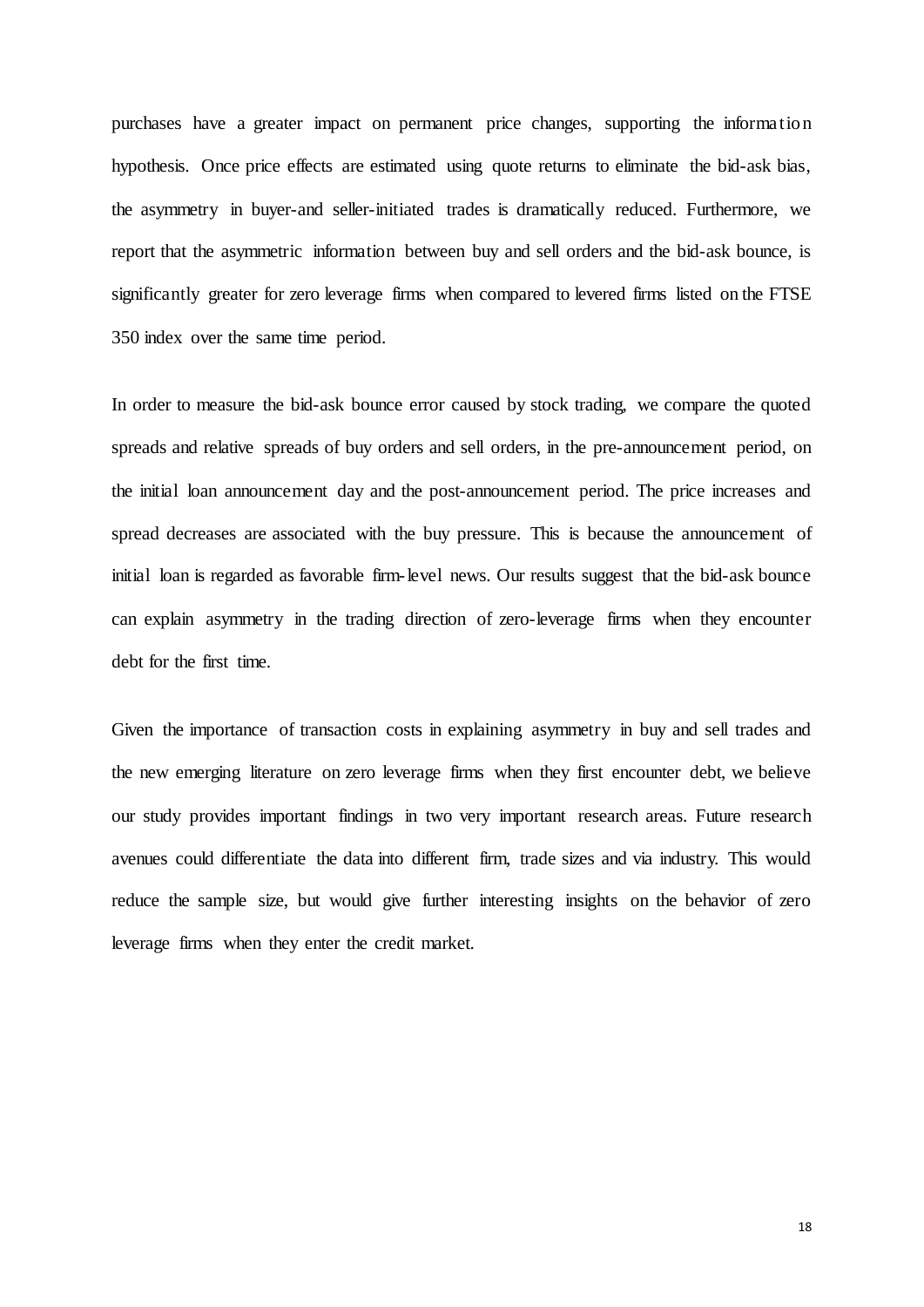### **References**

Alzahrani, A.A., Gregoriou, A. and Hudson, R. (2013), "Price impact of block trades in the Saudi stock market". *Journal of International Financial Markets, Institution and Money* Vol.23, pp.322-341.

Anderson, H. D., Cooper, S. and Prevost, A.K. (2006), "Block trade price asymmetry and changes in depth: Evidence from the Australian stock exchange". *The Financial Review* Vol.41, pp.247-271.

Aitken, M.J. and Frino, A. (1996), "Asymmetry in stock returns following block trades on the Australian stock exchange: A note". *ABACUS*, Vol. 32, No.1, pp. 54-61.

Berkman, H. Brailsford, T., and Frino, A., (2005), "A note on execution costs for stock index futures: Information versus liquidity effects", *Journal of Banking and Finance*, Vol.29, pp.565- 577.

Blume, M. and Stambaugh, R.F. (1983), "Biases in computed returns: An application to the size effect". *Journal of Financial Economics* Vol.12, No.3, pp.387-404.

Brennan, M.J., Chordia, T., Subrahmanyam, A., and Tong, Q., (2012) "Sell-order liquidity and the cross-section of expected stock returns", *Journal of Financial Economics,* Vol.105, pp.523- 541.

Brooks, R., and Chiou, S., (1995), "A bias in closing prices: The case of the when-issued pricing anomaly", *Journal of Financial and Quantitative Analysis*, Vol. 30(3), pp.441-454.

Chan, L. and Lakonishok, J. (1993), "Institutional trades and intraday stock price behavior". *Journal of Financial Economics*. Vol.33, pp.173-199.

Chiyachantana, C., Jain, P.K., Jiang, C., and Sharma, V. (2017), "Permanent price impact asymmetry of trades with institutional constraints*". Journal of Financial Markets*. Vol. 26, pp.1-16.

Cox. D.R. and Peterson. D.R. (1994), "Stock returns following large one-day declines: Evidence on short-term reversal and long term performance." *Journal of Finance*. Vol. 49, pp.255-267.

Dang, V.A., (2013), "An Empirical Analysis of Zero-Leverage Firms: New Evidence from the UK". *International Review of Financial Analysis.* Vol.30, pp.189-202.

Datta, S., Iskandar-Datta, M. and Patel, A., (1999), "Bank Monitoring and the Pricing of Corporate Public Debt." *Journal of Financial Economics* Vol.51, pp. 435-449.

Engle, R.F., and Patton, A.J. (2004), "Impacts of trades in an error-correction model of quote prices", *Journal of Financial Markets*, Vol. 7, No. 1, pp. 1-25.

Faulkender, M., and Petersen, M.A., (2005), "Does the Source of Capital Affect Capital Structure?" *The Review of Financial Studies* Vol.19(1), pp. 45-79.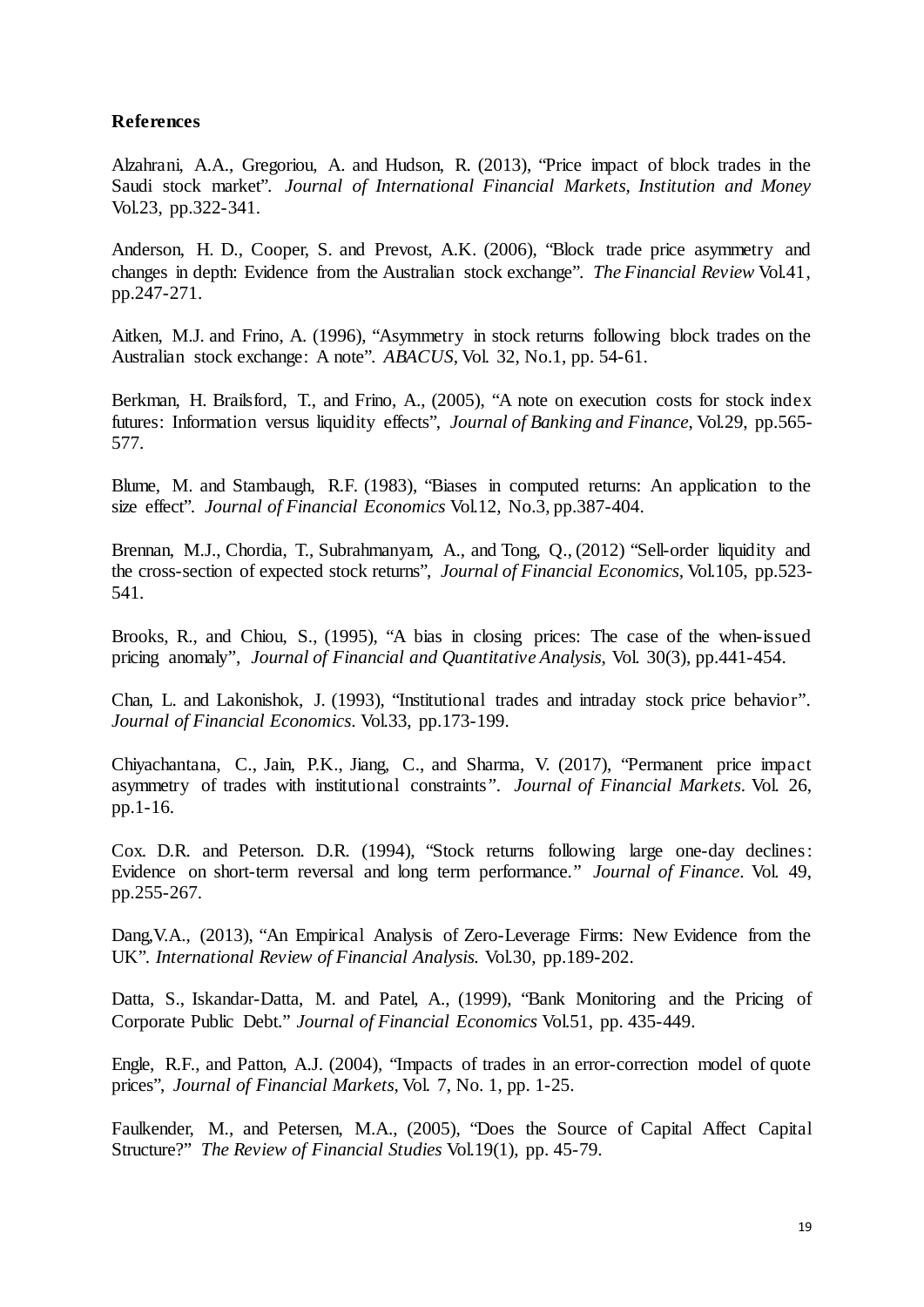Frino, A., and Oetomo, T. (2005), "Slippage in future markets: Evidence from the Sydney futures exchange", *Journal of Futures Markets*, Vol.25,pp.1129-1146.

Frino, SA., Bjursell, J., Wang, G.H.K., and Lepone, A., (2008),"Large trades and intraday futures price behavior", *Journal of Futures Markets*, Vol28(12), pp.1147-1181.

Frino, A., Mollica, V., Romano, M.G., and Zhou, Z., (2017), "Asymmetry in the permanent price impact of block purchases and sales: Theory and empirical evidence", *Journal of Futures Markets*, Vol.37(4), 359-373.

Gemmill, G. (1996), "Transparency and Liquidity: a study of block trades in the London Stock Exchange under different publication rules". *Journal of Finance*, Vol.51, No.5, pp.1765-90.

Gregoriou, A. (2008), "The asymmetry of the price impact of block trades and the bid-ask spread: evidence from the London Stock Exchange". *Journal of Economic Studies*. Vol.35, No.2, pp.191-199.

Gregoriou, A. (2015), "Market quality of dealer versus hybrid markets for illiquid securities: New evidence from the FTSE AIM Index". *European Journal of Finance*, Vol.2(6), pp,466- 485.

Gosnell, T.F., Keown, A.J., and Pinkerton, J.M., (1996), "The intraday speed of stock price adjustment to major dividend changes: Bid-ask bounce and order flow imbalance". *Journal of Banking and Finance*, Vol.20,pp. 247-266.

Hadlock, C.J., Pierce,J.R.,(2010), "New Evidence on Measuring Financial Constraints: Moving beyond the KZ Index". *Review of Financial Studies* Vol.2(5), pp.1909-1940.

Han,Y., and Lesmond, D.,(2011), "Liquidity biases and the pricing of cross-sectional idiosyncratic volatility". *Review of Financial Studies* Vol. 24(5), pp. 1590-1629.

Hasbrouck, J. and Ho, T.S. (1987), "Order arrival, quote behavior and the Return-Generating process". *Journal of Finance* Vol. 42, No. 4, pp. 1035-1048.

Kaul, G. and Nimalendran, M. (1990), "Price reversals: Bid-ask errors or market overreaction?" *Journal of Financial Economics*, Vol. 28, pp. 67-93.

Keim, D.B. and Madhavan, A. (1996), "The upstairs market for large-block transactions: Analysis and measurement of price effects", *Review of Financial Studies*, Vol. 9, pp. 1-36.

Kraus, A. and Stoll, H, (1972), "Price impacts of block trading on the New York Stock Exchange." *Journal of Finance*, Vol. 27, pp. 569-588.

Lease, R., Masulis, R. and Page, J. (1991), "An investigation of market microstructure impacts on event study returns*", Journal of Finance*. Vol. 46, No. 4, pp. 1523-36.

Lee, C. (1992), "Earnings News and small traders: An intraday analysis." *Journal of Accounting and Economics,* Vol.15 No. 2-3, pp. 265-302.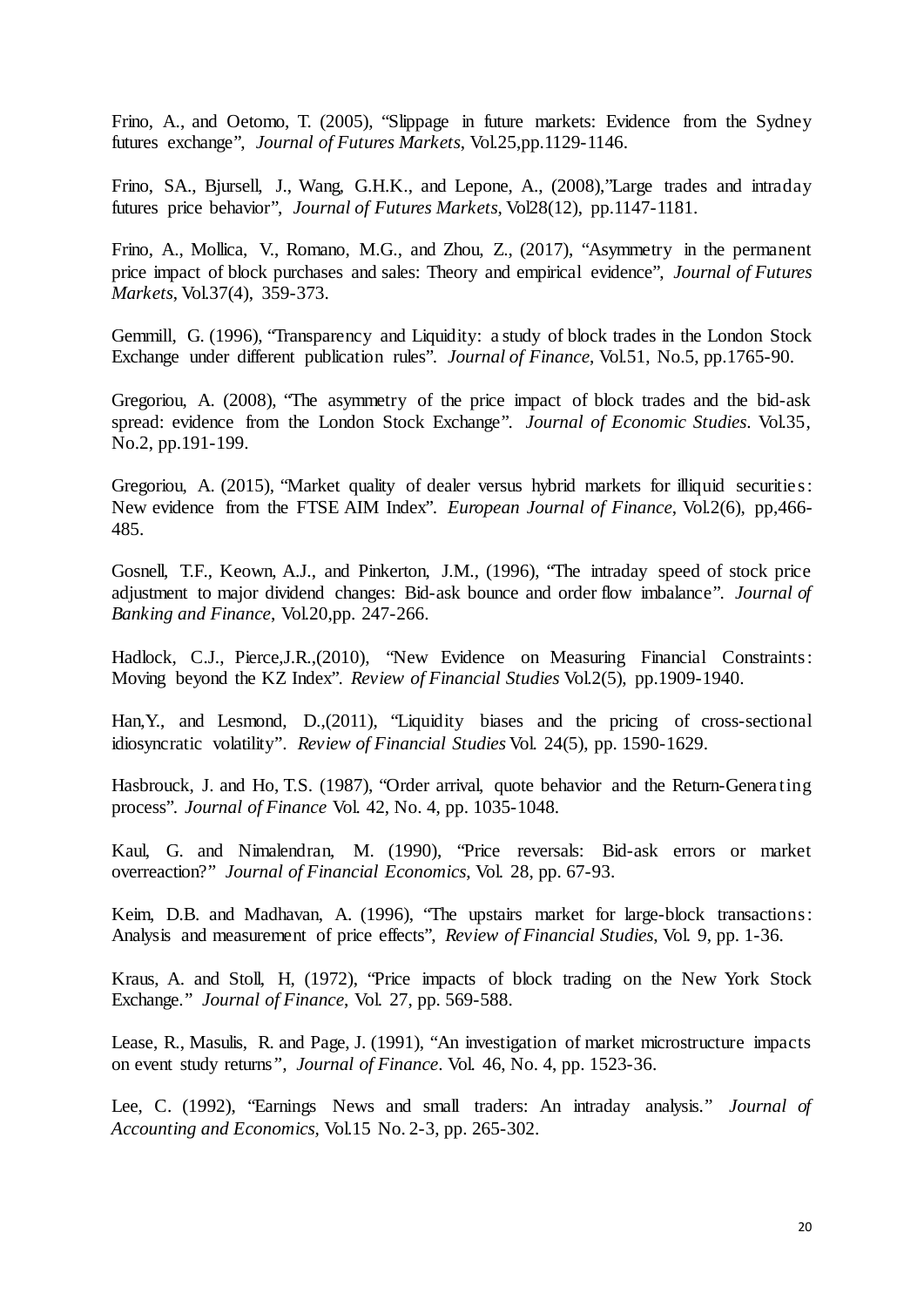Lee C. M.C. and Ready, M.J. (1991), "Inferring trade direction from intraday data". *Journal of Finance,* Vol. 46, pp. 733-746.

Levi, S., and Zhang, X., (2015), "Asymmetric decrease in liquidity trading before earnings announcements and the announcement return premium", *Journal of Financial Economics*, Vol. 118, pp.383-398.

Madhavan, A. and Cheng, M. (1997), 'In search of liquidity: Block trades in the upstairs and downstairs markets." *Review of Financial Studies*, Vol.10, pp.175-204.

Odders-White, E., (2000), "On the occurrence and consequences of inaccurate trade classification", *Journal of Financial Markets*, Vol. 3, pp.259-286.

Roll, R. (1984), "A simple implicit measure of the effective bid-ask spread in an efficient market". *Journal of Finance*, Vol.39 No.4, pp.1127-1139.

Saar,G., (2001), "Price impact asymmetry of block trades: An institutional trading explanation", *Review of Financial Studies*, Vol. 14,pp. 1153-1181.

Scholes, M. (1972), 'The market for securities: Substitution versus price pressure and the effects of information on share prices." *Journal of Business*, Vol.45, No.2, pp. 179-211.

Strebulaev, I.A., and Yang, B. (2013), "The mystery of zero-leverage firms*". Journal of Financial Economics*, Vol.109, pp. 1-23.

Theissen, E., (2001), "A test of the accuracy of the Lee/Ready trade classification algorithm", *Journal of International Financial Markets Institutions and Money*, Vol.11 (2), pp.145-165.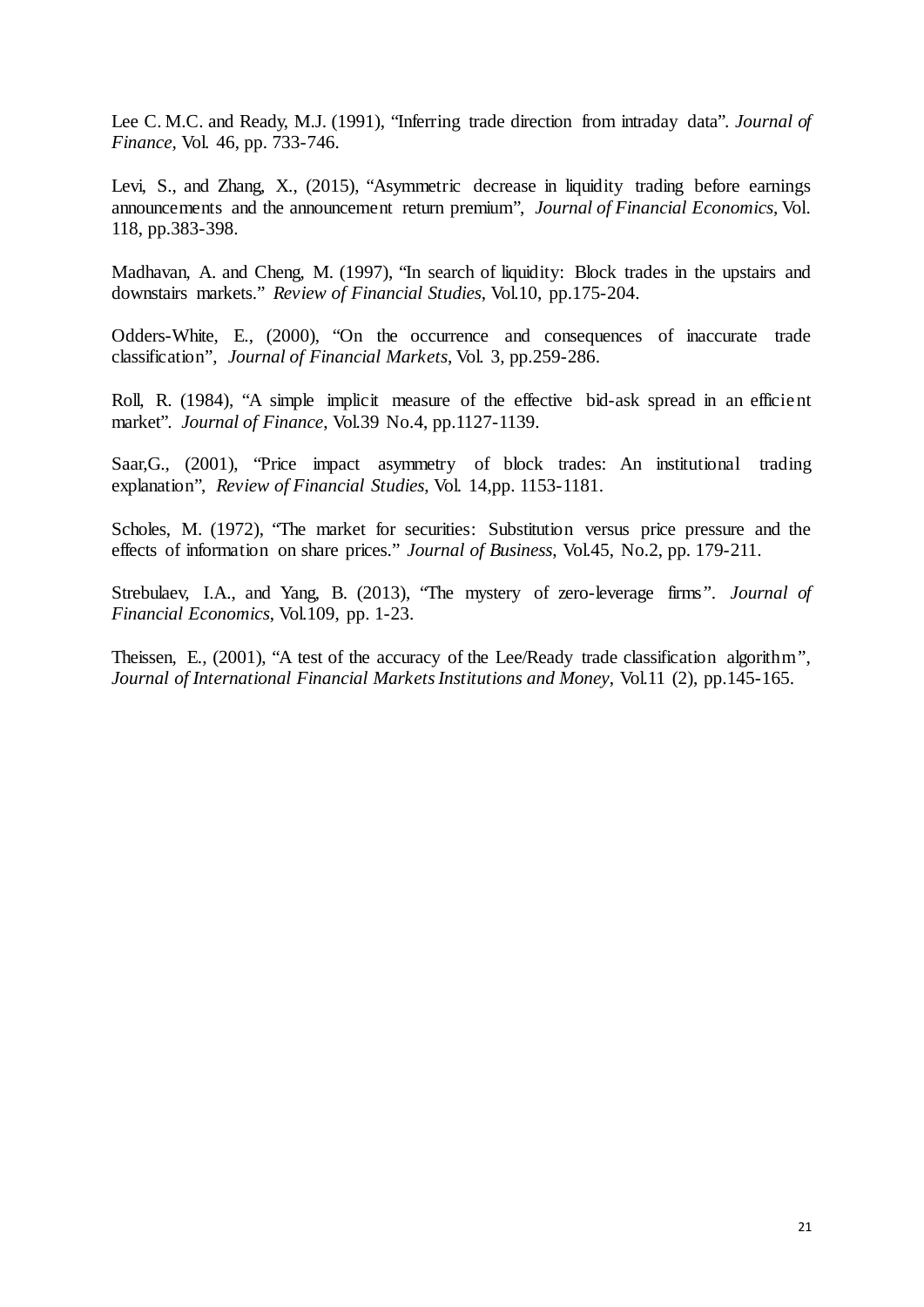#### **Table 1. Descriptive Statistics**

Table 1 presents the summary statistics of 96 zero-leverage firms listed on the FTSE 350 that undertook an initial loan during the time period of 2000-2015. Panel A provides the descriptive statistics on borrower firms. Market capitalization is calculated as the natural logarithm of the firm's market capitalization measured by pounds. Absolute spread is defined as ask price minus bid price. Relative spread is defined as ask price minus bid price, then divided by the quoted midpoint. Effective spread is defined as two times the trade price minus the quoted midpoint. The midpoint is the ask price minus bid price divided by two. Panel B provides the disclosed amount to be borrowed by the zero-leverage firm measured in pounds. Panel C presents the purchases and sales of sample firms for the period, including the number of trades, the mean, median, minimum, maximum and standard deviation.

| <b>Panel A: Borrower Descriptive Statistics</b>    |                           |                    |                     |         |     |                      |                     |                 |  |
|----------------------------------------------------|---------------------------|--------------------|---------------------|---------|-----|----------------------|---------------------|-----------------|--|
|                                                    |                           | Zero-leverage firm |                     |         |     | All firms            |                     |                 |  |
| <b>MARKET</b>                                      |                           | 3995               |                     |         |     |                      | 4231                |                 |  |
| <b>CAPITALIZATION</b>                              |                           |                    |                     |         |     |                      |                     |                 |  |
| $(\pounds000,000)$                                 |                           |                    |                     |         |     |                      |                     |                 |  |
| <b>STOCK PRICE(£)</b>                              |                           | 507.633            |                     |         |     | 523.435              |                     |                 |  |
| <b>STANDARD</b>                                    |                           | 1.250              |                     |         |     | 1.231                |                     |                 |  |
| <b>DEVIATION</b>                                   |                           |                    |                     |         |     |                      |                     |                 |  |
| RETURN (%)                                         |                           |                    |                     |         |     |                      |                     |                 |  |
| <b>TRADING</b>                                     |                           | 6325               |                     |         |     | 6520                 |                     |                 |  |
| VOLUME(000,000)                                    |                           |                    |                     |         |     |                      |                     |                 |  |
| <b>ABSOLUTE SPREAD</b>                             |                           | 2.537              |                     |         |     | 2.031                |                     |                 |  |
| <b>RELATIVE SPREAD (%)</b>                         |                           | 0.015              |                     |         |     | 0.011                |                     |                 |  |
| <b>EFFECTIVE</b>                                   | <b>SPREAD</b>             | 0.412              |                     |         |     | 0.369                |                     |                 |  |
| (%)                                                |                           |                    |                     |         |     |                      |                     |                 |  |
| <b>Panel B: Loan Descriptive Statistics</b>        |                           |                    |                     |         |     |                      |                     |                 |  |
|                                                    | Mean                      |                    | Median              | Std.Dev | Min |                      | Max                 | <b>Skewness</b> |  |
|                                                    | $(\text{\pounds}000,000)$ |                    | $(\pounds 000,000)$ |         |     | $(\pounds 000, 000)$ | $(\pounds 000,000)$ |                 |  |
| <b>INITIAL LOAN</b>                                | 1537.29                   |                    | 248.92              | 7916.28 |     | 44.88                | 69049               | 7.94            |  |
| Panel C: Descriptive statistics on order initiated |                           |                    |                     |         |     |                      |                     |                 |  |
|                                                    | No.                       | of                 | Mean                | Median  |     | Minimum              | Maximum             | <b>SD</b>       |  |
|                                                    | <b>Observations</b>       |                    |                     |         |     |                      |                     |                 |  |
| <b>BUYS</b>                                        | 28,342,080                |                    | 9978                | 6630    |     | 14                   | 7,334,000           | 41,256.8        |  |
| <b>SELLS</b>                                       | 26,101,600                |                    | 9484                | 6508    |     | 10                   | 6.902.687           | 44,523.0        |  |
|                                                    |                           |                    |                     |         |     |                      |                     |                 |  |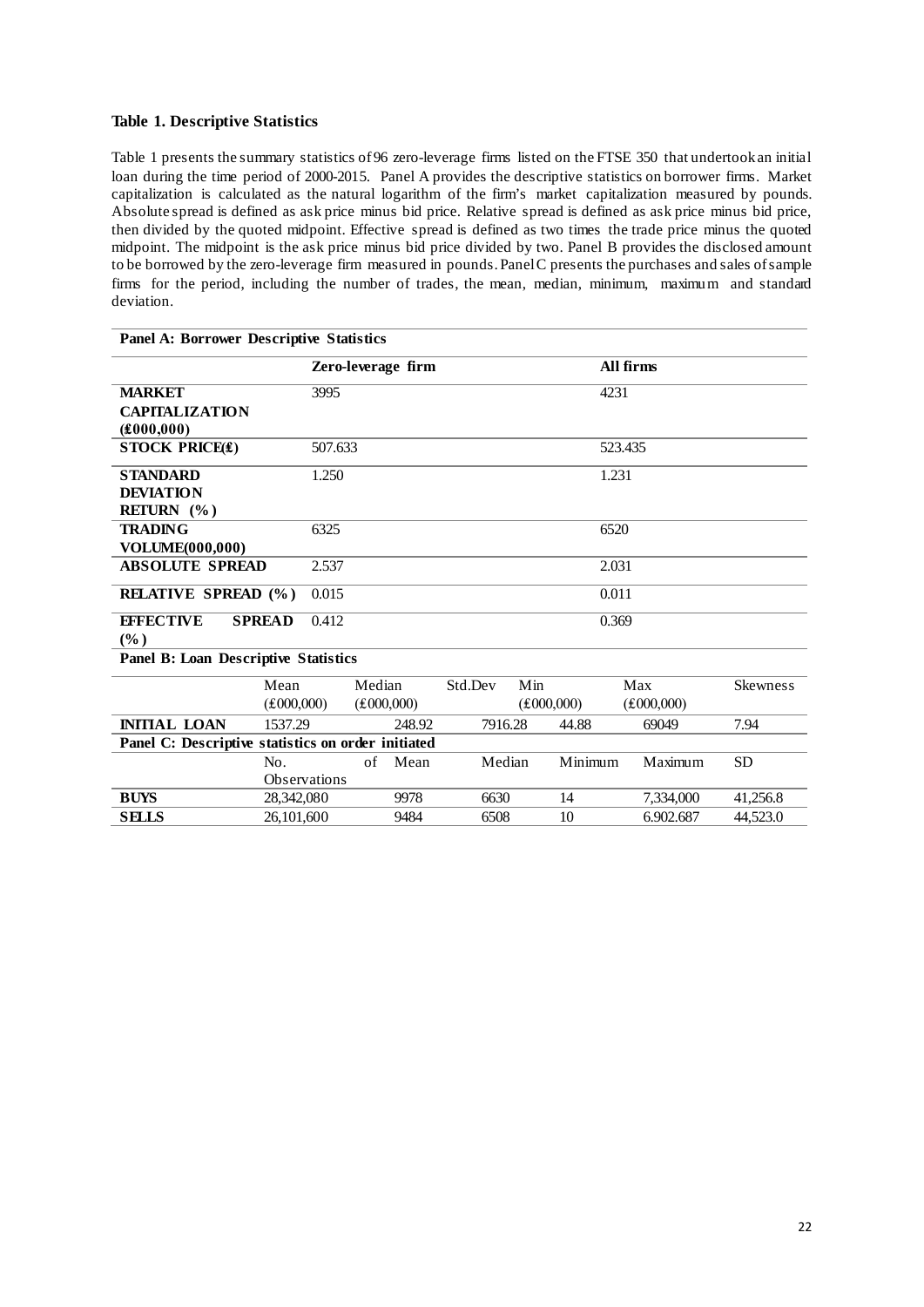#### **Table 2. Transaction price effects of zero-leverage firm and all other FTSE 350 index firm trades**

Panel A of Table 2 reports the intraday transaction returns of 96 zero-leverage firms listed on the FTSE 350 index, trading on their initial loan announcement days for the period January 1, 2000 to December 31, 2015, broken down by buyer and seller orders. Panel B reports the average transaction returns of all other FTSE 350 index firms, broken down by buyer and seller orders during the same time period. Three measures of price impact are reported. (1) Temporary effect, defined as the logarithmic return from the closing price on the day of the initial loan announcement to the share price. (2) Permanent effects, defined as the logarithmic return from the opening price on the day of initial loan announcement to the closing price on the announcement day. (3) Total effect, defined as the logarithmic return from the opening price on the announcement day to the trading price. The tests of equality between two groups by performed using a two-sample mean comparison t-test. Standard errors are reported in parentheses, \* significance at the 10% level. \*\* significance at the 5% level. \*\*\* significance at the 1% level.

| Panel A: Zero-leverage firms (n=96)     |                      |                      |             |  |  |
|-----------------------------------------|----------------------|----------------------|-------------|--|--|
|                                         | <b>Trade Returns</b> |                      |             |  |  |
|                                         | Temporary            | Permanent            | Total       |  |  |
| <b>Buy orders</b>                       |                      |                      |             |  |  |
| <b>Mean</b>                             | $-4.84$              | 27.99                | 40.00       |  |  |
| <b>SD</b>                               | 100.50               | 228.00               | 144.00      |  |  |
| <b>T-statistics</b>                     | $-1.33$              | 26.08***             | $34.66***$  |  |  |
| <b>Sell orders</b>                      |                      |                      |             |  |  |
| <b>Mean</b>                             | 2.56                 | $-22.69$             | $-33.07$    |  |  |
| <b>SD</b>                               | 158.00               | 96.27                | 106.28      |  |  |
| <b>T-statistics</b>                     | 6.26                 | $-62.07***$          | $-49.54***$ |  |  |
| <b>Test of Equality</b>                 |                      |                      |             |  |  |
| <b>Mean</b>                             | 2.28                 | 5.30                 | 6.93        |  |  |
| <b>T-statistics</b>                     | $5.80***$            | $2.96**$             | $2.58**$    |  |  |
| Panel B: All other FTSE 350 index firms |                      |                      |             |  |  |
|                                         |                      | <b>Trade Returns</b> |             |  |  |
|                                         | Temporary            | Permanent            | Total       |  |  |
| <b>Buy orders</b>                       |                      |                      |             |  |  |
| <b>Mean</b>                             | 3.88                 | 13.47                | 18.69       |  |  |
| <b>SD</b>                               | 98.40                | 79.99                | 128.05      |  |  |
| <b>T-statistics</b>                     | 1.62                 | 17.89***             | $20.73***$  |  |  |
| <b>Sell orders</b>                      |                      |                      |             |  |  |
| <b>Mean</b>                             | $-2.04$              | $-7.82$              | $-14.96$    |  |  |
| <b>SD</b>                               | 108.26               | 138.41               | 112.99      |  |  |
| <b>T-statistics</b>                     | $-4.03**$            | $-11.03***$          | $-25.48***$ |  |  |
| <b>Test of Equality</b>                 |                      |                      |             |  |  |
| <b>Mean</b>                             | 1.84                 | 3.65                 | 3.73        |  |  |
| <b>T-statistics</b>                     | $4.63***$            | $3.51**$             | $3.44**$    |  |  |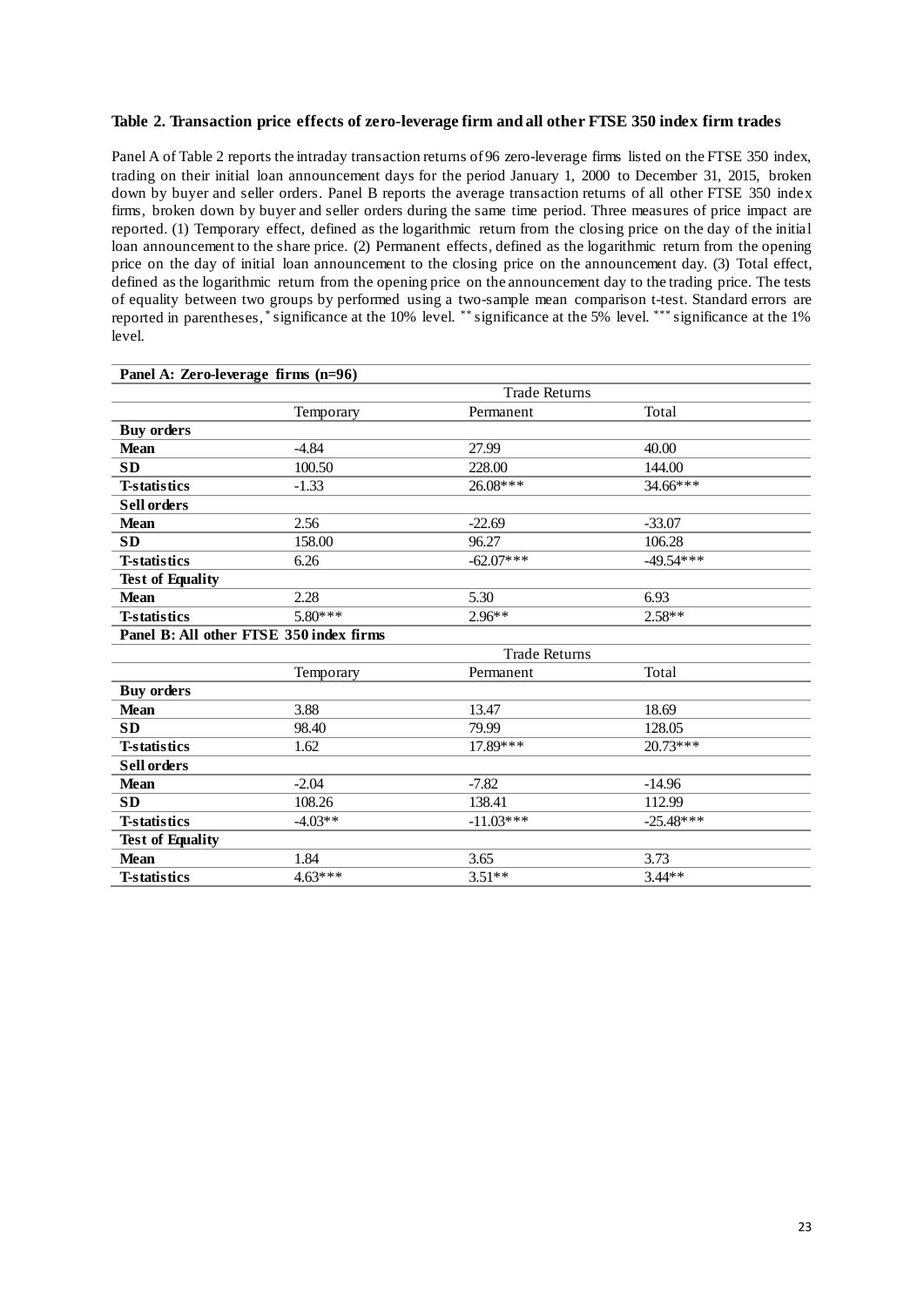#### **Table 3. Quotes price effects of zero-leverage firm trades and all other FTSE 350 index firm trades**

Panel A of Table 3 reports the intraday quote returns purged of bid-ask bias of 96 zero-leverage firms listed on the FTSE350 index trading during their initial loan announcement day for the period January 1, 2000 to December 31, 2015, broken down by buyer and seller orders. Panel B reports the average quote returns of all other levered FTSE 350 index firms, broken down by buyer and seller orders during the same time period. Three measures of price impact are reported. (1) Temporary effect, defined as the logarithmic return from the closing price on the day of the initial loan announcement to the share price. (2) Permanent effects, defined as the logarithmic return from the opening price on the day of initial loan announcement to the closing price on the announcement day. (3) Total effect, defined as the logarithmic return from the opening price on the announcement day to the trading price. The tests of equality between two groups are performed using a two-sample mean comparison t-test. Standard errors are reported in parentheses, \* significance at the 10% level. \*\* significance at the 5% level. \*\*\* significance at the 1% level.

| Panel A: Zero-leverage firms (n=96)     |                       |                       |             |  |  |
|-----------------------------------------|-----------------------|-----------------------|-------------|--|--|
|                                         | Temporary             | Permanent             | Total       |  |  |
| <b>Buy orders</b>                       |                       | Ask-Trade-Ask Returns |             |  |  |
| <b>Mean</b>                             | 1.38                  | 20.49                 | 33.76       |  |  |
| <b>SD</b>                               | 99.82                 | 104.33                | 155.26      |  |  |
| <b>T-statistics</b>                     | 24.33***              | 26.98***              | $20.74***$  |  |  |
| <b>Sell orders</b>                      | Bid-Trade-Bid Returns |                       |             |  |  |
| <b>Mean</b>                             | $-3.26$               | $-16.39$              | $-30.28$    |  |  |
| <b>SD</b>                               | 150.74                | 123.55                | 213.49      |  |  |
| <b>T-statistics</b>                     | $-27.83***$           | $-20.65***$           | $-31.22***$ |  |  |
| <b>Test of Equality</b>                 |                       |                       |             |  |  |
| <b>Mean</b>                             | 1.88                  | $4.10***$             | $3.48**$    |  |  |
| <b>T-statistics</b>                     | $9.46***$             | $2.48*$               | $2.90**$    |  |  |
| Panel B: All other FTSE 350 index firms |                       |                       |             |  |  |
|                                         |                       | Ask-Trade-Ask Returns |             |  |  |
|                                         | Temporary             | Permanent             | Total       |  |  |
| <b>Buy orders</b>                       |                       |                       |             |  |  |
| <b>Mean</b>                             | 3.07                  | 9.24                  | 15.03       |  |  |
| <b>SD</b>                               | 58.76                 | 109.23                | 99.84       |  |  |
| <b>T-statistics</b>                     | 29.47***              | $11.30***$            | $14.96***$  |  |  |
| <b>Sell orders</b>                      |                       | Bid-Trade-Bid Returns |             |  |  |
| <b>Mean</b>                             | $-2.01$               | $-6.26$               | $-12.75$    |  |  |
| <b>SD</b>                               | 133.62                | 97.34                 | 111.55      |  |  |
| <b>T-statistics</b>                     | $-16.83***$           | $-10.08***$           | $-15.24***$ |  |  |
| <b>Test of Equality</b>                 |                       |                       |             |  |  |
| <b>Mean</b>                             | 1.06                  | 2.98                  | 2.28        |  |  |
| <b>T-statistics</b>                     | $3.74**$              | $2.06**$              | $1.48*$     |  |  |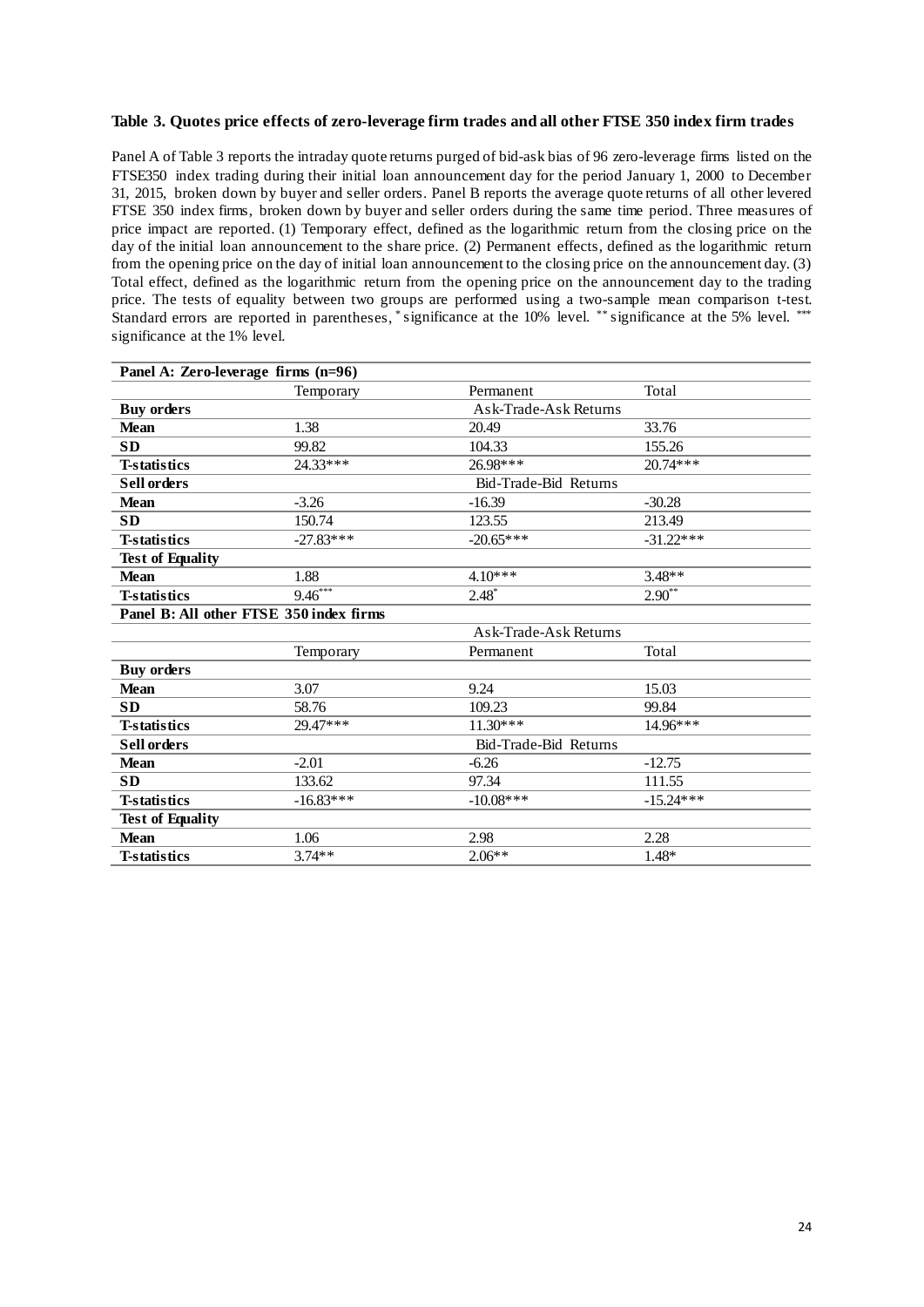#### **Table 4. Closing prices relative to bid and ask quotes surrounding the initial loan announcement date of zero-leverage firm and all other FTSE 350 index firms**

Panel A of Table 4 reports that the percentage distribution of daily opening and closing prices in relation to the bid and ask quotes, and order flow ratios of 96 zero-leverage firms in FTSE350 index, trading on their initial loan announcement day for the period January 1, 2000 to December 31, 2015. Panel B provides the percentage distribution of daily opening and closing prices in relation to the bid and ask quotes for all other FTSE 350 index firms. The relative frequencies across the three categories of trade positively relative to quotes in addition to order flow ratio, which is calculated as (ask price-trading price)/(ask price – bid price). We also provide chi-square tests of equality for the position of opening and closing transaction across the categories. \* significance at the 10% level. \*\* significance at the 5% level. \*\*\* significance at the 1% level.

| Panel A: Zero-leverage firms trading               |                         |             |               |            |  |
|----------------------------------------------------|-------------------------|-------------|---------------|------------|--|
| Trade                                              | At ask                  | At midpoint | At bid        | Order flow |  |
| Distribution of Open and Closing Prices            |                         |             |               |            |  |
| <b>Open</b>                                        | 17.61%                  | 43.44%      | 13.94%        | 0.453      |  |
| <b>Close</b>                                       | 29.45%                  | 20.08%      | 26.50%        | 0.468      |  |
| Tests of Percentages of Prices by Bid-ask Position |                         |             |               |            |  |
| <b>Open</b>                                        | Equality at bid and ask |             | $X^2 = 233*$  |            |  |
| <b>Close</b>                                       | Equality at bid and ask |             | $X^2 = 194*$  |            |  |
| Panel B: All other FTSE 350 firms trading          |                         |             |               |            |  |
| Trade                                              | At ask                  | At midpoint | At bid        | Order flow |  |
| Distribution of Open and Closing Prices            |                         |             |               |            |  |
| <b>Open</b>                                        | 22.38%                  | 39.56%      | 20.07%        | 0.489      |  |
| <b>Close</b>                                       | 26.50%                  | 37.24%      | 19.28%        | 0.477      |  |
| Tests of Percentages of Prices by Bid-ask Position |                         |             |               |            |  |
| <b>Open</b>                                        | Equality at bid and ask |             | $X^2 = 169^*$ |            |  |
| <b>Close</b>                                       | Equality at bid and ask |             | $X^2 = 1.57*$ |            |  |